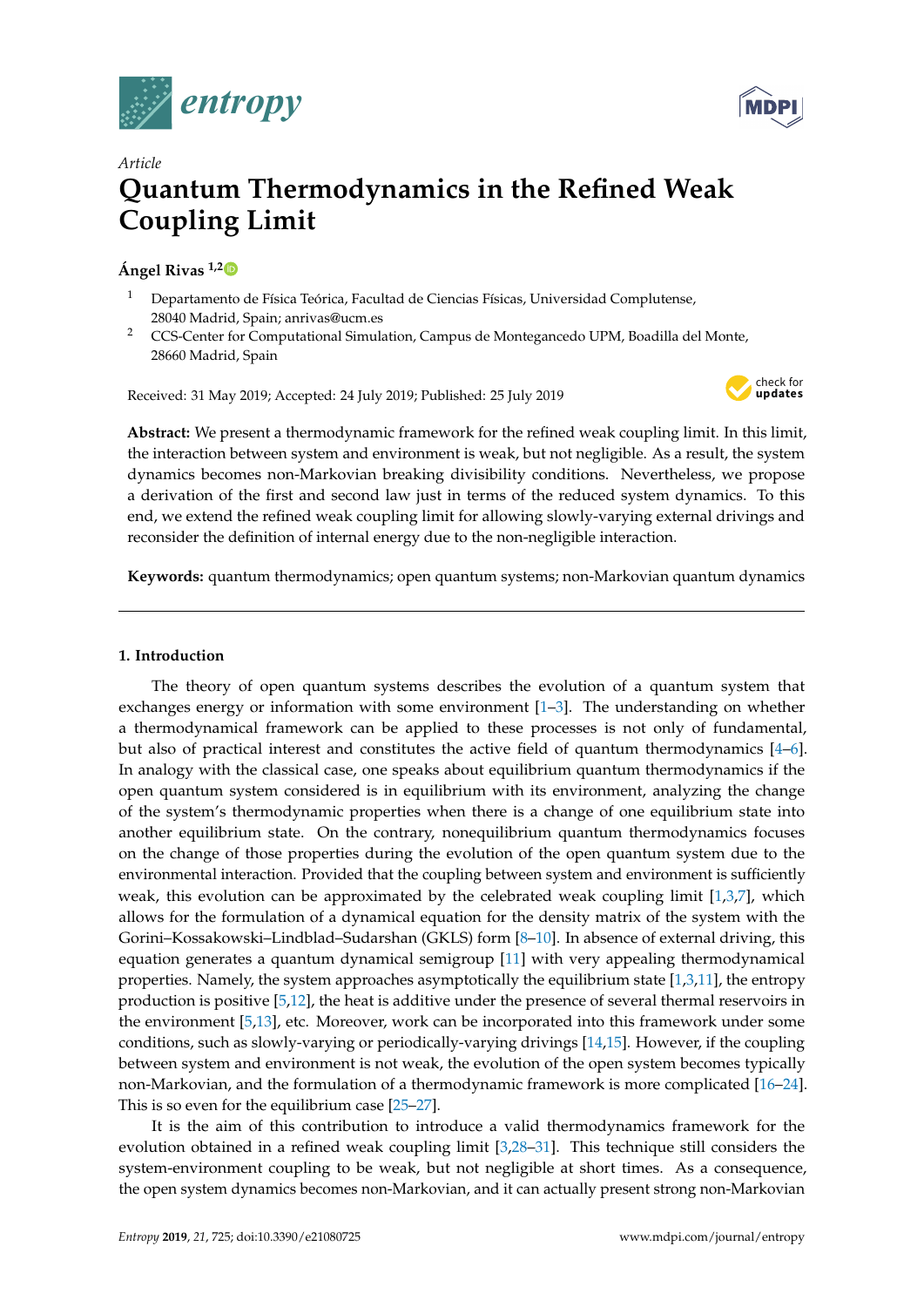properties like positive indivisibility (P-indivisibility) or "quasieternal" completely positive indivisibility (CP-indivisibility) [\[31\]](#page-18-4). We suggest a reformulation of the internal energy in this regime, such that the entropy production is never negative because the obtained dynamical map is, by construction, completely positive (CP). Moreover, in order to allow for the existence of work, we introduce an extension of the refined weak coupling technique for slowly-varying system Hamiltonians and establish the first and second law in this setting. As a key difference with other approaches, our thermodynamic relations only involve system observables. Namely, they are completely formulated in terms of the system reduced dynamics. This is something natural in the Markovian case, but very challenging to be satisfied for non-Markovian evolution.

The present paper is structured as follows: In Section [2,](#page-1-0) we briefly explain the usual weak coupling limit and the refined one, indicating their principal differences. Section [3](#page-4-0) is a succinct, but self-consistent review of the standard thermodynamics of weakly-coupled open quantum systems that emphasizes the approximations taken, which no longer hold for the non-Markovian case. The thermodynamics formulation for the refined coupling limit is presented in Section [4](#page-8-0) and constitutes the main result of this work. We complete our study by applying these ideas to the case of a two-level system in contact with a thermal bath in Section [5.](#page-11-0) Finally, some discussion and possible future directions of this approach are outlined in the Conclusions Section.

# <span id="page-1-0"></span>**2. Weak Coupling and Refined Weak Coupling Limit**

Let  $\delta$  be an open system in contact with some environment  $\mathcal{E}$ . The total Hamiltonian for system and environment is given by an expression of the form  $H = H<sub>S</sub> + H<sub>E</sub> + V<sub>SE</sub>$ , where  $H<sub>S</sub>$ ,  $H<sub>E</sub>$ , and  $V<sub>SE</sub>$ denote the system, environment, and interaction Hamiltonian, respectively. In the interaction picture, the von Neumann equation reads:

<span id="page-1-1"></span>
$$
\frac{d\tilde{\rho}_{\mathcal{SE}}(t)}{dt} = -i[\tilde{V}_{\mathcal{SE}}(t), \tilde{\rho}_{\mathcal{SE}}(t)],\tag{1}
$$

where, for any operator *A*,  $\tilde{A}(t) := \exp[i(H_S + H_{\mathcal{E}})t]A \exp[-i(H_S + H_{\mathcal{E}})t]$ , and we have taken units of  $h = 1$ . Unless otherwise stated, we shall consider units of  $h = k_B = 1$  in the following. In addition, we shall take the initial time  $t = 0$  to be the time where system and environment start interacting,  $\rho_{\rm SE}(0) = \rho_{\rm S}(0) \otimes \rho_{\rm E}(0)$ , so that the system dynamics can be described in terms of a dynamical map  $\Lambda_t$ , i.e., a linear, trace preserving, and CP map.

# *2.1. Weak Coupling Limit*

In order to obtain  $\Lambda_t$  from [\(1\)](#page-1-1), some assumptions are usually required, the weak coupling case being the most common one. In the standard approach to this situation, the strength of the interaction is gauged by some coupling constant  $\alpha$ , so that  $V_{\delta\mathcal{E}}$  is substituted by  $\alpha V_{\delta\mathcal{E}}$  in [\(1\)](#page-1-1), and the limit  $\alpha \to 0$ is taken on a rescaled time  $\tau \to \alpha^2 t$ . This leads to a GKLS equation [\[3](#page-17-1)[,7](#page-17-4)[,11\]](#page-17-7):

$$
\frac{d\tilde{\rho}_{\mathcal{S}}(\tau)}{d\tau} := \tilde{\mathcal{L}}[\tilde{\rho}_{\mathcal{S}}(\tau)] = \mathbf{i}[H_{\text{LS}}, \tilde{\rho}_{\mathcal{S}}(\tau)] + \sum_{\omega} \sum_{k,l} \gamma_{kl}(\omega) \left[ A_l(\omega) \tilde{\rho}_{\mathcal{S}}(\tau) A_k^{\dagger} - \frac{1}{2} \{ A_k^{\dagger}(\omega) A_l(\omega), \tilde{\rho}_{\mathcal{S}}(\tau) \} \right].
$$
 (2)

Here,  $\tilde{\mathcal{L}}$  is the Liouville operator (in the interaction picture), and  $A_k(\omega)$  are eigenoperators of the system Hamiltonian,  $[H_\mathcal{S}, A_k(\omega)] = -\mathrm{i}\omega A_k(\omega)$ , such that the interaction can always be written in the form of  $V_{\mathcal{S}\mathcal{E}} = \sum_k \sum_\omega A_k(\omega) \otimes B_k$  with  $B_k$  Hermitian bath operators (see, e.g., [\[3\]](#page-17-1)). Moreover,  $H_{\text{LS}}$ is a Hamiltonian Lamb-shift-type correction  $[H_S, H_{LS}] = 0$ , and  $\gamma_{kl}(\omega)$  are the elements of a positive-semidefinite matrix (see the details in [\[1](#page-17-0)[,3](#page-17-1)[,11\]](#page-17-7)). In addition,  $\rho_{\varepsilon}(0)$  is assumed to be some Gaussian state of an environment with infinitely many degrees of freedom and  $Tr_{\mathcal{E}}[V_{\mathcal{S}\mathcal{E}}\rho_{\mathcal{E}}(0)] = 0$ . This last condition can always be achieved by a proper redefinition of system and interaction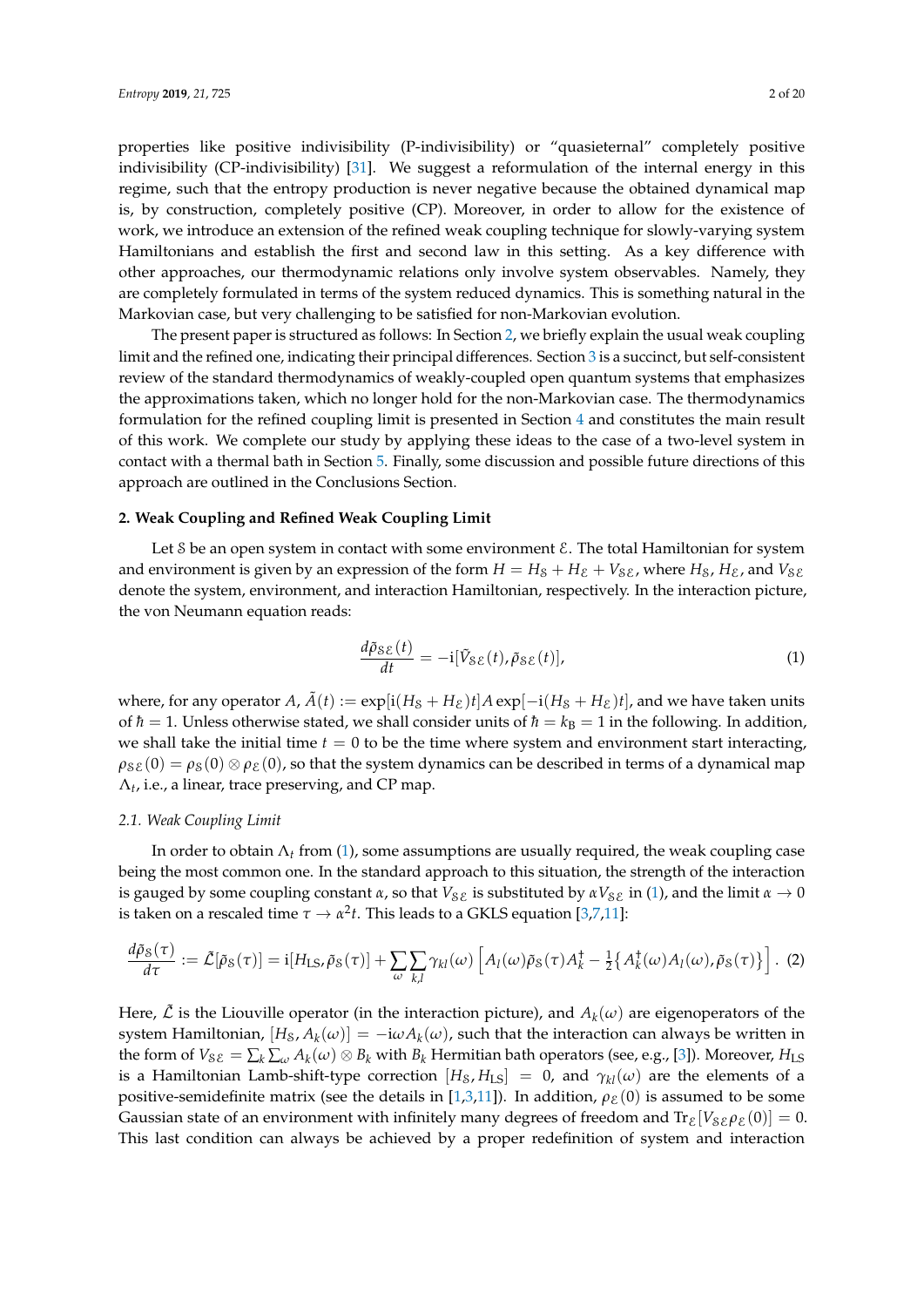Hamiltonians [\[3\]](#page-17-1). Under some relatively mild conditions on the environmental correlation functions, Davies rigorously shows [\[7\]](#page-17-4):

<span id="page-2-1"></span>
$$
\lim_{\alpha \to 0} \sup_{0 \le \alpha^2 t \le t_0} \|\tilde{\Lambda}_t(\rho_{\mathcal{S}}) - e^{\alpha^2 \tilde{\mathcal{L}}t}(\rho_{\mathcal{S}})\| = 0, \quad t_0 < \infty,\tag{3}
$$

for any initial system state  $\rho_{\rm S}$ . Here,  $\tilde{\Lambda}_t$  denotes the exact dynamical map (in the interaction picture). Recently, precise bounds to this convergence were formulated [\[32\]](#page-18-5). Davies' result allows for the approximation:

$$
\Lambda_t \simeq e^{(-i\mathcal{H} + \alpha^2 \mathcal{L})t} := e^{\mathcal{L}_D t} \tag{4}
$$

for  $t\lesssim\alpha^{-2}$ . Here,  $\mathcal{L}_{\rm D}$  is the so-called Davies generator,  $\mathcal{H}:=[H_{\rm S},\cdot]$ , working again in the Schrödinger picture, and the relation  $[\mathcal{H}, \mathcal{L}] = 0$  is fulfilled. This is the celebrated weak coupling limit.

Furthermore, this technique can be extended for time-dependent Hamiltonians  $H_S(t)$ . If  $\tau_H$ is the typical time for the variation of  $H<sub>S</sub>(t)$ , in the simplest case, this change is considered to be slow in comparison to the evolution of the open system due to the coupling to the environment, i.e.,  $\tau_H\gtrsim\alpha^{-2}$  [\[33\]](#page-18-6). Then, we can "adiabatically" deform the generator  $\mathcal{L}_D\to\mathcal{L}_D(t)$ , so that  $\mathcal{L}_D(t)$  is the Davies generator calculated instantaneously for Hamiltonian  $H<sub>s</sub>(t)$ , and the approximation:

<span id="page-2-2"></span>
$$
\Lambda_t \simeq \mathcal{T} e^{\int_0^t \mathcal{L}_D(s)ds} \tag{5}
$$

is satisfied, where  $\tau$  is the time-ordering operator. We should note that the term "adiabatic" is used throughout the text with its standard meaning in quantum mechanics referring to slow transformations. We do not intend to denote lack of heat exchange as in classical thermodynamics.

#### *2.2. Refined Weak Coupling Limit*

Despite enjoying very remarkable properties, the Davies' weak coupling technique has a problem for very short times  $t\ll\alpha^{-2}$ , as in this case,  $\tilde\Lambda_t\simeq \exp(\alpha^2\tilde{\cal L}t)\simeq 1$ , and no open system dynamics can be resolved. In order to see this short time scale, a *refined* weak coupling must be formulated [\[3](#page-17-1)[,28–](#page-18-3)[31\]](#page-18-4). Nonetheless, one has to be careful to prevent violations of complete positivity [\[34–](#page-18-7)[36\]](#page-18-8). To this end, we can solve [\(1\)](#page-1-1) as a time-ordered exponential:

$$
\tilde{\rho}_{\mathcal{SE}}(t) = \mathcal{T} e^{\int_0^t \tilde{\mathcal{V}}(s)ds} [\rho_{\mathcal{S}}(0) \otimes \rho_{\mathcal{E}}(0)], \qquad (6)
$$

with  $\tilde{V}(t) := -i[\tilde{V}(t), \cdot]$ , and look for a solution of the reduced dynamics in the form of:

$$
\tilde{\rho}_S(t) = \tilde{\Lambda}_t[\rho_S(0)] = e^{\mathcal{Z}(t)}[\rho_S(0)],\tag{7}
$$

where the exponent  $\mathcal{Z}(t)$  is formally defined as the logarithm of  $\tilde{\Lambda}_t$ . Since  $\tilde{\Lambda}_t$  can be expressed as a power expansion in *α*, we can assume a similar expansion for the exponent:

<span id="page-2-0"></span>
$$
\mathcal{Z}(t) = \sum_{k=1}^{\infty} \alpha^k \mathcal{Z}_k(t).
$$
 (8)

The terms  $\mathcal{Z}_k(t)$  can be computed expanding the exponential and by comparison with the terms of the same exponent of  $\alpha$  in the expansion of [\(6\)](#page-2-0) after taking the partial trace on the environment [\[28–](#page-18-3)[31\]](#page-18-4). The first order vanishes because  $\text{Tr}_{\mathcal{E}}[V_{\mathcal{S}\mathcal{E}}\rho_{\mathcal{E}}(0)] = 0$ , so that the first nontrivial contribution is

$$
\mathcal{Z}_2(t)[\rho_{\mathcal{S}}(0)] = -\frac{1}{2}\mathcal{T}\int_0^t dt_1 \int_0^t dt_2 \text{Tr}_{\mathcal{E}}\left[\tilde{V}_{\mathcal{S}\mathcal{E}}(t_1), \left[\tilde{V}_{\mathcal{S}\mathcal{E}}(t_2), \rho_{\mathcal{S}}(0) \otimes \rho_{\mathcal{E}}(0)\right]\right].\tag{9}
$$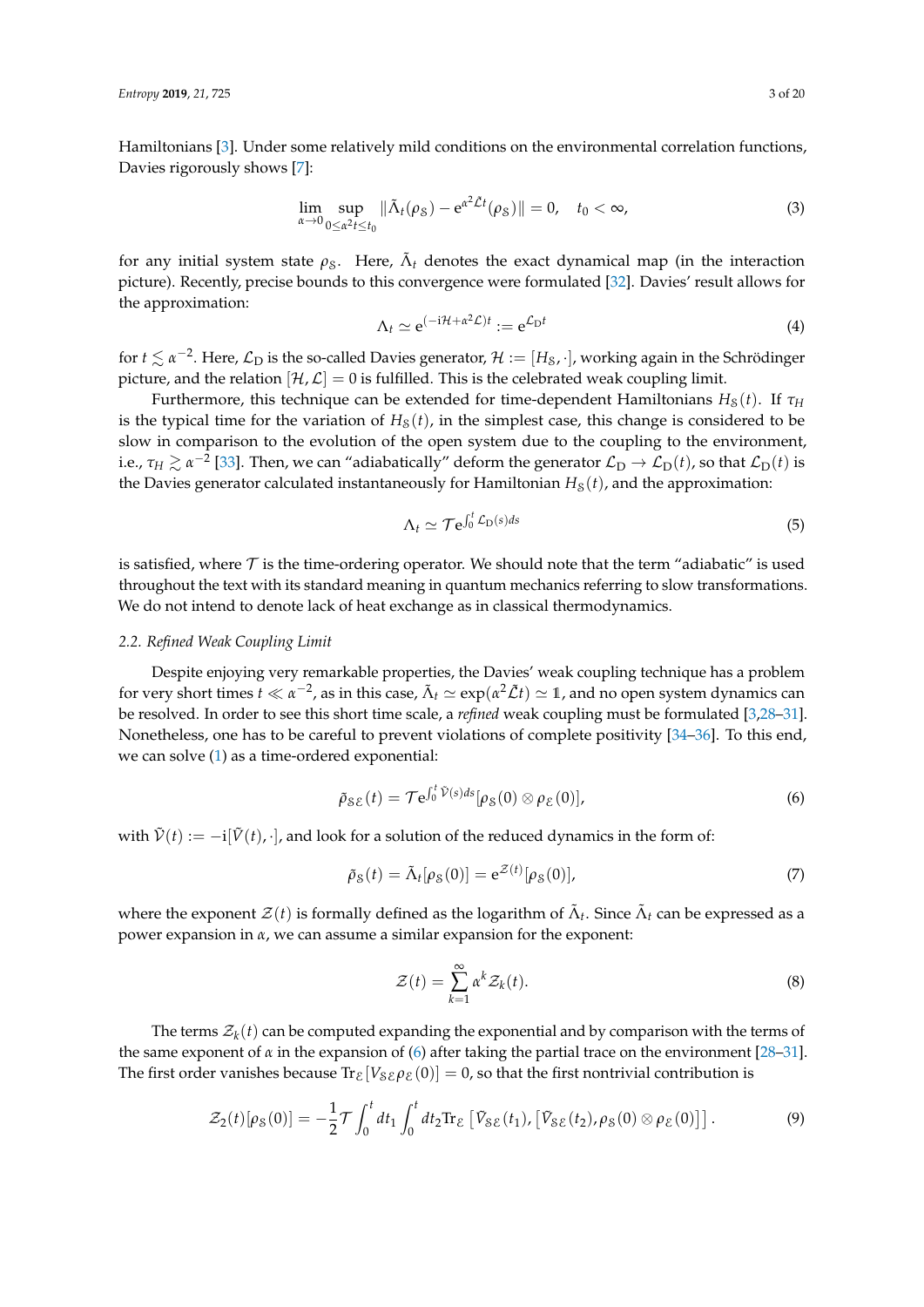$$
\mathcal{Z}_2(t)[\rho_S(0)] = -i[\Lambda(t), \rho_S(0)] + \text{Tr}_E[Y(t)\rho_S(0) \otimes \rho_{\mathcal{E}}(0)Y(t) - \frac{1}{2}\{Y^2(t), \rho_S(0) \otimes \rho_{\mathcal{E}}(0)\}], \quad (10)
$$

with Hermitian operators  $\Lambda(t) := \frac{1}{2i} \int_0^t dt_1 \int_0^t dt_2 \text{sgn}(t_1 - t_2) \text{Tr}_E[\tilde{V}_{\mathcal{S}\mathcal{E}}(t_1) \tilde{V}_{\mathcal{S}\mathcal{E}}(t_2) \rho_{\mathcal{E}}(0)]$  and  $Y(t) :=$  $\int_0^t \tilde{V}_{S\mathcal{E}}(s)ds$ . In terms of eigenoperators of  $H_S$ , this is written as [\[28,](#page-18-3)[31\]](#page-18-4):

$$
\mathcal{Z}_2(t)[\rho_S(0)] = -i[\Lambda(t), \rho_S(0)] \n+ \sum_{\omega, \omega' \ k, l} \Gamma_{kl}(\omega, \omega', t) [A_l(\omega') \rho_S(0) A_k^{\dagger}(\omega) - \frac{1}{2} \{A_k^{\dagger}(\omega) A_l(\omega'), \rho_S(0)\}], \quad (11)
$$

where

$$
\Gamma_{kl}(\omega,\omega',t) := \int_0^t dt_1 \int_0^t dt_2 e^{i(\omega t_1 - \omega' t_2)} \text{Tr}[\tilde{B}_k(t_1 - t_2) B_l \rho_{\mathcal{E}}(0)],\tag{12}
$$

and

<span id="page-3-1"></span><span id="page-3-0"></span>
$$
\Lambda(t) := \sum_{\omega,\omega'} \sum_{k,l} \Xi_{kl}(\omega,\omega',t) A_k^{\dagger}(\omega) A_l(\omega'), \tag{13}
$$

with

<span id="page-3-2"></span>
$$
\Xi_{kl}(\omega,\omega',t) := \frac{1}{2i} \int_0^t dt_1 \int_0^t dt_2 \text{sgn}(t_1 - t_2) e^{i(\omega t_1 - \omega' t_2)} \text{Tr}[\tilde{B}_k(t_1 - t_2) B_l \rho_{\mathcal{E}}(0)]. \tag{14}
$$

From [\(10\)](#page-3-0), we infer that  $\mathcal{Z}_2(t)$  has the GKLS form [\[8](#page-17-5)[–10\]](#page-17-6), so it turns out that the coefficients  $\Gamma_{kl}(\omega,\omega',t)$  form a positive-semidefinite matrix. This property seems not ensured beyond the second order [\[37\]](#page-18-9).

Thus, the refined weak coupling limit is performed by neglecting higher orders on *α* in the exponent,  $\mathcal{Z}(t) \simeq \mathcal{Z}_2(t)$ :

$$
\Lambda_t = e^{-i\mathcal{H}t} e^{\mathcal{Z}(t)} \simeq e^{-i\mathcal{H}t} e^{\alpha^2 \mathcal{Z}_2(t)}.
$$
\n(15)

By construction, this is a completely positive map  $(\mathcal{Z}_2(t))$  has the GKLS form for all t), which approaches the exact dynamics in the short time limit  $t \ll \alpha^{-2}$  (note that, in general,  $[\mathcal{Z}_2(t), \mathcal{H}] \neq 0$ ). In the large time scale,  $t \sim \alpha^{-2}$ , it can be proven [\[28](#page-18-3)[,29](#page-18-10)[,31\]](#page-18-4) that  $\alpha^2 \mathcal{Z}_2(t) \simeq \tilde{\mathcal{L}}_D t$ , and the refined weak coupling dynamics Λ<sup>R</sup> *t* approaches the weak coupling limit Davies' semigroup,

<span id="page-3-4"></span>
$$
\Lambda_t^R := e^{-i\mathcal{H}t} e^{\alpha^2 \mathcal{Z}_2(t)} \simeq e^{-i\mathcal{H}t} e^{\alpha^2 \tilde{\mathcal{L}}_D t} = e^{\mathcal{L}_D t}, \quad t \sim \alpha^{-2}.
$$
 (16)

Hence, thanks to Davies' result [\(3\)](#page-2-1), the dynamical map  $\Lambda_t^R$  provides a nontrivial and consistent approximation for the weak coupling dynamics for the same time scale as Davies' semigroup,  $0 \le t \lesssim \alpha^{-2}$ . However,  $\Lambda_t^R$  resolves the exact dynamics in the small time scale. One may notice that under the assumption that the width of the reservoir correlation functions is negligible in comparison with the time scale of the open system,  $\exp(\mathcal{L}_D t)$  and  $\Lambda_t^R$  coincide as the integrals in Equations [\(12\)](#page-3-1) and [\(14\)](#page-3-2) can be effectively extended to infinity for all times.

We can calculate the generator  $\mathcal{L}_R(t)$  of  $\Lambda_t^R$ , i.e.,  $\frac{d}{dt}\Lambda_t^R = \mathcal{L}_R(t)\Lambda_t^R$ , by applying inverses and derivatives,

<span id="page-3-3"></span>
$$
\mathcal{L}_{R}(t) = \left(\frac{d}{dt}\Lambda_{t}^{R}\right)(\Lambda_{t}^{R})^{-1} = -i\mathcal{H} + e^{-i\mathcal{H}t} \left[\frac{d}{dt}e^{\alpha^{2}\mathcal{Z}_{2}(t)}\right]e^{-\alpha^{2}\mathcal{Z}_{2}(t)}e^{i\mathcal{H}t} = -i\mathcal{H} + e^{-i\mathcal{H}t}\tilde{\mathcal{L}}_{R}(t)e^{i\mathcal{H}t}, \tag{17}
$$

where  $\tilde{\mathcal{L}}_{\rm R}(t)$  is the generator in the interaction picture that can be written in terms of the time derivative of  $\mathcal{Z}_2(t)$  with the help of the Snider–Wilcox formula [\[38](#page-18-11)[,39\]](#page-18-12),

$$
\frac{d}{dt}\mathbf{e}^{A(t)} = \int_0^1 \mathbf{e}^{sA(t)} \left[\frac{d}{dt}A(t)\right] \mathbf{e}^{(1-s)A(t)}ds,\tag{18}
$$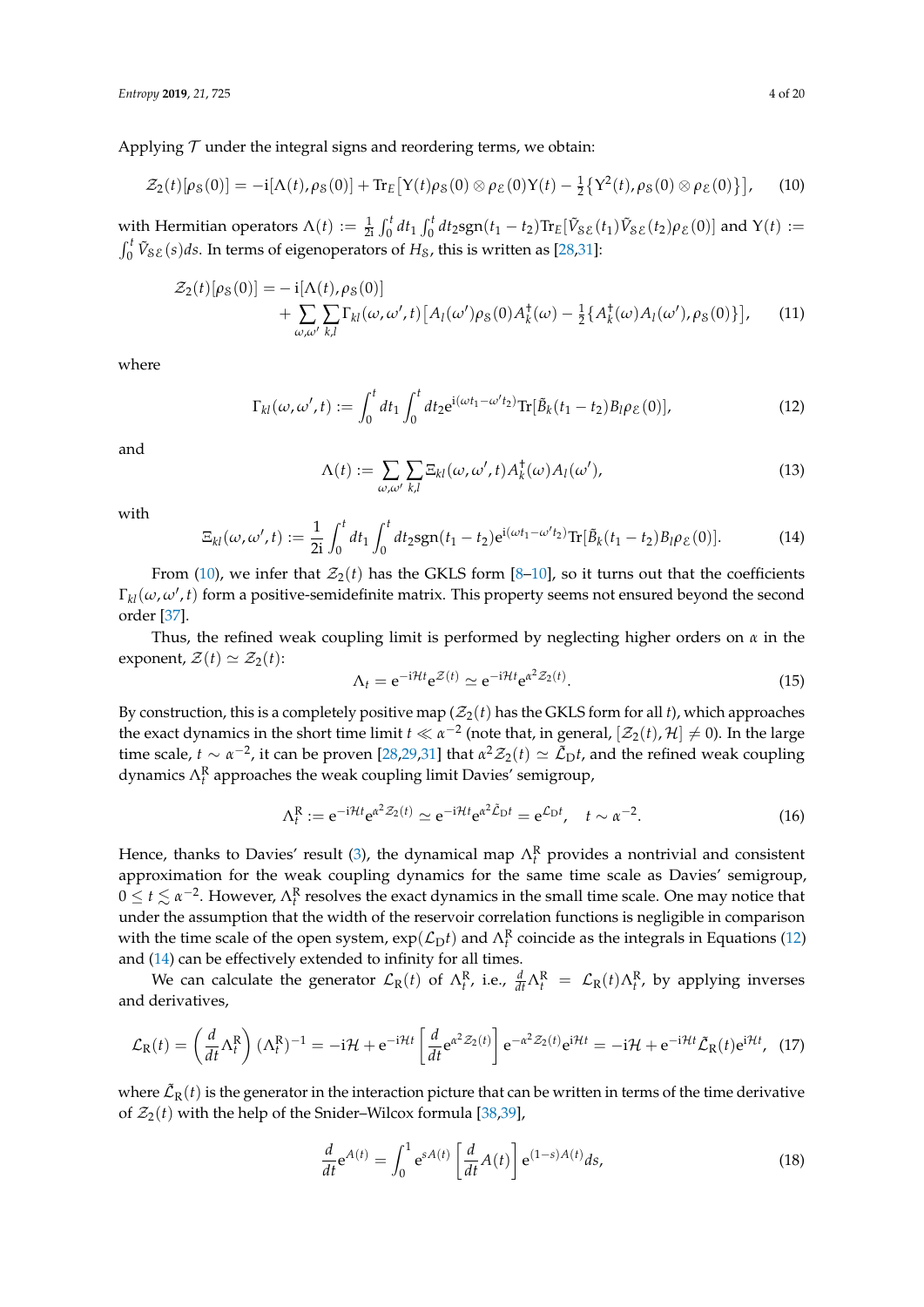so that:

$$
\tilde{\mathcal{L}}_{R}(t) = \left[\frac{d}{dt} e^{\alpha^{2} \mathcal{Z}_{2}(t)}\right] e^{-\alpha^{2} \mathcal{Z}_{2}(t)} = \alpha^{2} \int_{0}^{1} e^{s \alpha^{2} \mathcal{Z}_{2}(t)} \dot{\mathcal{Z}}_{2}(t) e^{-s \alpha^{2} \mathcal{Z}_{2}(t)} ds.
$$
\n(19)

Here, we have used the "overdot" notation for the time derivative. Since  $\alpha^2 \mathcal{Z}_2(t) \simeq \tilde{\mathcal{L}}_D t$ , from Equation [\(17\)](#page-3-3), it is straightforward to check that for large *t*,  $\mathcal{L}_R(t) \simeq \mathcal{L}_D$ .

Although we can think of the refined weak coupling as a small correction to the Markovian weak coupling evolution for short times, in general, the dynamical map  $\Lambda_t^R$  turns out to be highly non-Markovian [\[40](#page-18-13)[–42\]](#page-18-14), breaking conditions such as P-divisibility [\[31\]](#page-18-4).

#### *2.3. Refined Weak Coupling Limit under Slowly-Varying Time-Dependent Hamiltonians*

As far as we know, the refined weak coupling method for a time-dependent system Hamiltonian  $H<sub>S</sub>(t)$  has not been properly studied in the literature. A priori, the simplest situation should be again the case of slowly-varying  $H_8(t)$ , i.e.,  $\tau_H \gtrsim \alpha^{-2}$ , but the problem becomes now more involved than in the standard weak coupling. We would expect an "adiabatic deformation" of the refined weak coupling generator such that it approaches the aforementioned adiabatically-deformed Davies generator  $\mathcal{L}_D(t)$ for large times. However, it is not straightforward to obtain this result keeping CP.

In order to do so, notice that, on the one hand, if  $\mathcal{Z}_2(t,s)$  is the refined weak coupling exponent calculated for the Hamiltonian  $H_8(s)$ , for *s* fixed, we expect  $\alpha^2 \mathcal{Z}_2(t,s) \simeq \tilde{\mathcal{L}}_D(s)t$  for large *t* (any *s*). On the other hand, we may observe that, in the weak coupling limit, the substitution

$$
e^{\mathcal{L}_D t} \to \mathcal{T} e^{\int_0^t \mathcal{L}_D(s) ds} \tag{20}
$$

when passing from  $H_S$  to  $H_S(t)$  in the adiabatic approximation can be seen as a kind of "averaging" approximation. Namely, we construct  $\mathcal{L}_D(s)$  for  $H_S(s)$ , for *s* fixed, and approximate the evolution as:

$$
\mathcal{T}e^{\overline{\mathcal{L}_D(s)t}} = \mathcal{T}e^{\int_0^t \mathcal{L}_D(s)ds},\tag{21}
$$

where the temporal average of some function of *s*,  $f(s)$ , has been introduced  $\overline{f(s)} := \frac{1}{t} \int_0^t f(s) ds$ . Thus, the evolution from zero to *t* is approximately given, modulo time-ordering, by the exponential of the "time-averaged" value of the exponent  $\mathcal{L}_D(s)t$  from zero to *t*.

Similarly, in the refined weak coupling limit, we can perform an adiabatic approximation for slowly-varying  $H<sub>S</sub>(t)$  by:

<span id="page-4-1"></span>
$$
\tilde{\Lambda}_t^{\text{RA}} := \mathcal{T} \mathbf{e}^{\overline{\alpha^2 \mathcal{Z}_2(t,s)}} = \mathcal{T} \mathbf{e}^{\frac{\alpha^2}{t} \int_0^t \mathcal{Z}_2(t,s)ds},\tag{22}
$$

which in the Schrödinger picture yields:

<span id="page-4-2"></span>
$$
\Lambda_t^{\text{RA}} = \mathcal{U}_t \tilde{\Lambda}_t^{\text{RA}}, \quad \text{with} \quad \mathcal{U}_t := \mathcal{T} e^{-i \int_0^t \mathcal{H}(s) ds}.
$$

As required,  $\Lambda_t^{\rm RA}$  approaches [\(5\)](#page-2-2) for large *t* and reduces to  $\Lambda_t^{\rm R}$  for time-independent system Hamiltonians. Furthermore,  $\Lambda_t^{\text{RA}}$  is, by construction, a valid CP map because  $\mathcal{Z}_2(t,s)$  has the GKLS form for any *t* and *s* (and  $t > 0$ ).

# <span id="page-4-0"></span>**3. Standard Thermodynamics of Open Quantum Systems**

We shall assume from now on the environment is a thermal reservoir or bath. Namely,  $\epsilon$  is a system with infinitely many degrees of freedom, which remains initially in the canonical Gibbs state  $\rho_{\cal E}=\rho_{\cal E}^{\beta}=Z_{\cal E}^{-1}\exp(-\beta H_{\cal E}).$  If the system Hamiltonian  $H_{\cal S}$  is time independent, the system Gibbs state  $\rho_{\rm \mathcal{S}}^{\beta}=Z_{\rm \mathcal{S}}^{-1}\exp(-\beta H_{\rm \mathcal{S}})$  is a steady state of the Davies semigroup [\[1](#page-17-0)[,3,](#page-17-1)[7](#page-17-4)[,11\]](#page-17-7),

$$
\mathcal{L}_{\mathcal{D}}(\rho_S^{\beta}) = 0 \Rightarrow e^{\mathcal{L}_{\mathcal{D}}t}(\rho_S^{\beta}) = \rho_S^{\beta}.
$$
 (24)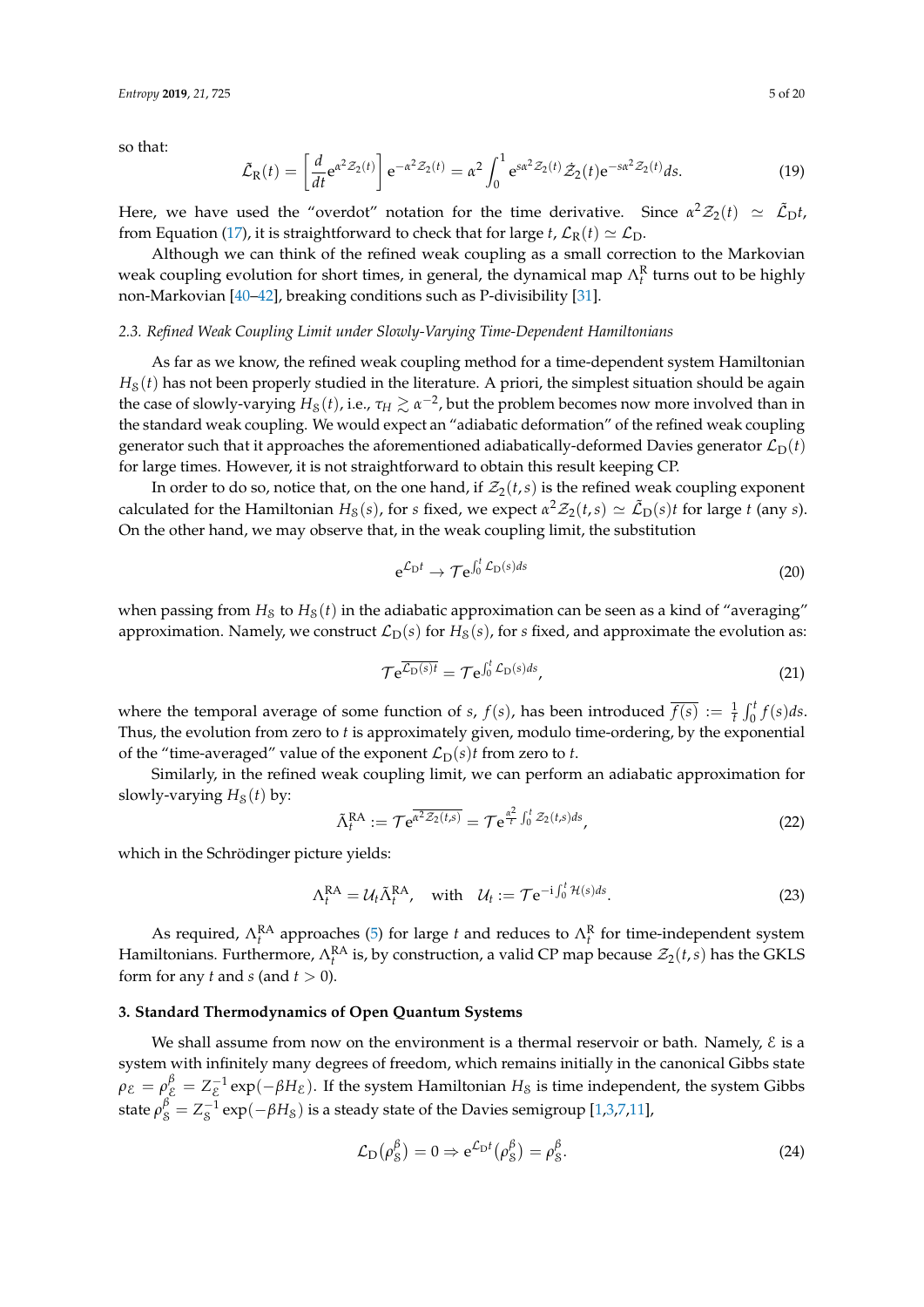In fact, provided that system-reservoir coupling  $V_{\mathcal{S}E}$  only allows  $\rho^{\beta}_S$  as a steady state, the evolution of any system eventually approaches this unique steady state [\[1](#page-17-0)[,3,](#page-17-1)[11](#page-17-7)[,13,](#page-17-10)[43,](#page-18-15)[44\]](#page-18-16),

$$
\lim_{t \to \infty} e^{\mathcal{L}_D t} [\rho_S(0)] = \rho_S^{\beta}.
$$
\n(25)

In the case of a slowly-varying time-dependent system Hamiltonian  $H_S(t)$ , the adiabatically-deformed Davies  $\mathcal{L}_D(t)$  generator fulfills:

<span id="page-5-2"></span>
$$
\mathcal{L}_{\mathcal{D}}(t) \left[ \rho_{\mathcal{S}(t)}^{\beta} \right] = 0, \quad \text{with} \quad \rho_{\mathcal{S}(t)}^{\beta} = Z_{\mathcal{S}(t)}^{-1} e^{-\beta H_{\mathcal{S}}(t)}.
$$
\n(26)

Provided that *ρ β*  $S(t)$  is the only state satisfying this and  $H_S(t)$  remains almost constant during the relaxation time (very slow variation limit), for large enough *t*, any initial state approaches *ρ β* S(*t*) ,

<span id="page-5-5"></span>
$$
\mathcal{T}e^{\int_0^t \mathcal{L}_D(s)ds} [\rho_S(0)] \simeq \rho_{S(t)}^\beta.
$$
 (27)

According to the first law of thermodynamics, the change of the internal energy of S can be divided into work and heat. The former is usually identified with a controllable and measurable change, for instance by means of variations in the parameters of  $H<sub>8</sub>$  (which must be then time-dependent), whereas the latter is a change generally out of our capability to control and observe, and it is often identified with reservoir properties. However, the specific definition of work and heat is in general difficult because the identification of internal energy for a given system-reservoir Hamiltonian  $H(t) = H<sub>S</sub>(t) + H<sub>E</sub> + \alpha V<sub>SE</sub>$  is also difficult. It is natural to include  $H<sub>S</sub>(t)$  inside the system internal energy, but it is not clear which part of the interaction term *αVSE* should be considered as "internal" to the system. In general, we have:

<span id="page-5-4"></span>
$$
\langle H(t) \rangle = \langle H_{\mathcal{S}}(t) \rangle + \langle H_{\mathcal{E}} \rangle + \alpha \langle V_{\mathcal{S}E} \rangle = \text{Tr}[\rho_{\mathcal{S}}(t)H_{\mathcal{S}}(t)] + \text{Tr}[\rho_{\mathcal{E}}(t)H_{\mathcal{E}}] + \alpha \text{Tr}[\rho_{\mathcal{S}E}(t)V_{\mathcal{S}E}]. \tag{28}
$$

Nevertheless, in the weak coupling limit  $\alpha^2 \to 0$ ,

<span id="page-5-0"></span>
$$
\langle H(t) \rangle \simeq \text{Tr}[H_{\mathcal{S}}(t)\rho_{\mathcal{S}}(t)] + \text{Tr}[H_{\mathcal{E}}\rho_{\mathcal{E}}(t)],\tag{29}
$$

hence the internal energy can be defined via:

<span id="page-5-1"></span>
$$
E(t) := \text{Tr}[\rho_{\mathcal{S}}(t)H_{\mathcal{S}}(t)].
$$
\n(30)

Actually, under the condition  $\text{Tr}_{\mathcal{E}}(V_{\mathcal{S}\mathcal{E}}\rho_{\mathcal{E}}^{\beta})=0$ , it can be proven that the neglected term in [\(29\)](#page-5-0) is order *α* 2 , instead of order *α* (see Appendix [A\)](#page-15-0).

*3.1. The First Law*

Taking the time derivative in the internal energy [\(30\)](#page-5-1),

$$
\dot{E}(t) = \text{Tr}[\dot{\rho}_S(t)H_S(t)] + \text{Tr}[\rho_S(t)\dot{H}_S(t)],\tag{31}
$$

and heat and work become defined via its time derivative:

<span id="page-5-3"></span>
$$
\dot{Q}(t) := \text{Tr}[\dot{\rho}_S(t)H_S(t)],\tag{32}
$$

$$
\dot{W}(t) := \text{Tr}[\rho_{\mathcal{S}}(t)\dot{H}_{\mathcal{S}}(t)],\tag{33}
$$

so that:

$$
\dot{E}(t) = \dot{Q}(t) + \dot{W}(t),\tag{34}
$$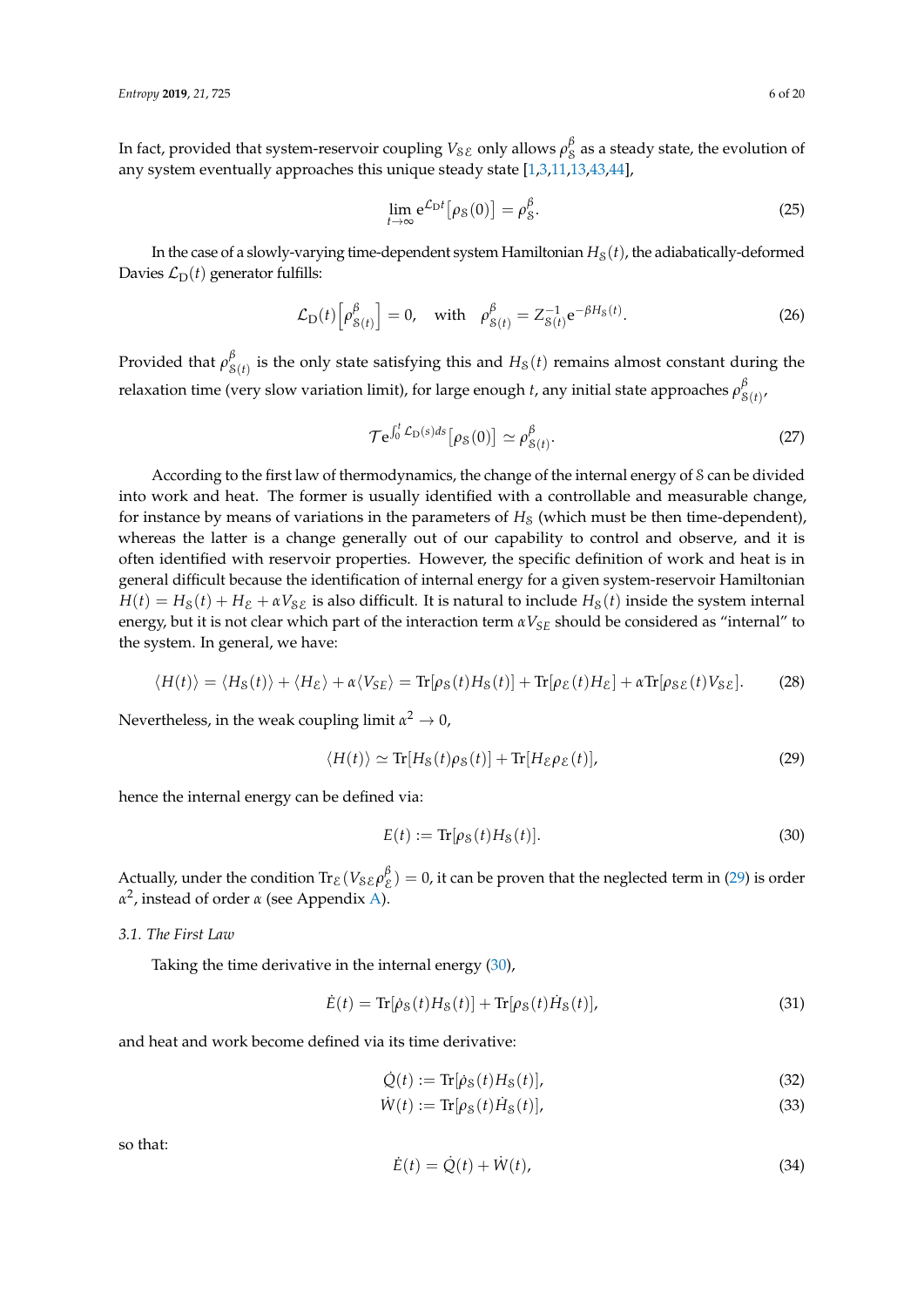with the heat flow  $\dot{Q}(t)$  into the system and applied power  $\dot{W}(t)$  at time *t* positive if they increase the system energy. Consequently, the integrated form of the first law reads:

$$
\Delta E(t) = Q(t) + W(t),\tag{35}
$$

with  $\Delta E(t) := E(t) - E(0)$ , and

$$
Q(t) = \int_0^t \text{Tr}[\dot{\rho}_S(r)H_S(r)]dr,
$$
\n(36)

$$
W(t) = \int_0^t \text{Tr}[\rho_\text{S}(r)\dot{H}_\text{S}(r)]dr.
$$
\n(37)

# *3.2. The Second Law*

In order to derive the second law, we define the thermodynamic entropy of the system by:

$$
S(t) := k_B S[\rho_S(t)],\tag{38}
$$

where  $S(\rho) = -\text{Tr}(\rho \log \rho)$  is the von Neumann entropy, so that:

$$
S(t) = -\text{Tr}[\rho_{\mathcal{S}}(t) \log \rho_{\mathcal{S}}(t)],\tag{39}
$$

in units of  $k_B = 1$ . The quantum relative entropy between two states  $\rho_1$  and  $\rho_2$  is defined by:

$$
S(\rho_1 \| \rho_2) := \text{Tr}(\rho_1 \log \rho_1) - \text{Tr}(\rho_1 \log \rho_2). \tag{40}
$$

It can be proven [\[45,](#page-18-17)[46\]](#page-18-18) that  $S(\rho_1||\rho_2)$  is monotonic under any CP and trace-preserving map  $\Phi$ ,

<span id="page-6-3"></span>
$$
S[\Phi(\rho_1)\|\Phi(\rho_2)] \le S(\rho_1\|\rho_2). \tag{41}
$$

Recently, the proof was extended to any positive and trace preserving map  $\Phi$  [\[47\]](#page-19-0). Suppose  $\mathcal{L}(t)$  is any time-dependent GKLS generator with a steady state  $\rho_{ss}(t)$ ,  $\mathcal{L}(t)[\rho_{ss}(t)] = 0$ . Considering the CP map  $\exp[\mathcal{L}(t)r]$  with  $r \geq 0$ , we have:

$$
S[e^{\mathcal{L}(t)r}(\rho)||\rho_{\rm ss}(t)] = S\{e^{\mathcal{L}(t)r}(\rho)||e^{\mathcal{L}(t)r}[\rho_{\rm ss}(t)]\} \le S[\rho||\rho_{\rm ss}(t)], \quad r > 0,
$$
\n(42)

which implies:

$$
\frac{d}{dr}S[e^{\mathcal{L}_t r}(\rho)\|\rho_{ss}(t)] \le 0,
$$
\n(43)

and, particularly for  $r = 0$ , the inequality [\[12\]](#page-17-9):

<span id="page-6-0"></span>
$$
\operatorname{Tr}\left(\left[\mathcal{L}_t(\rho)\right]\left\{\log(\rho) - \log[\rho_{\rm ss}(t)]\right\}\right) \le 0. \tag{44}
$$

Here, for the time derivative of the thermodynamic entropy, one has the general result [\[48\]](#page-19-1):

<span id="page-6-1"></span>
$$
\dot{S}(t) = -\frac{d}{dt}\text{Tr}[\rho_{\mathcal{S}}(t)\log\rho_{\mathcal{S}}(t)] = -\text{Tr}[\dot{\rho}_{\mathcal{S}}(t)\log\rho_{\mathcal{S}}(t)].\tag{45}
$$

The bound [\(44\)](#page-6-0) is sometimes often called Spohn's inequality [\[5,](#page-17-8)[6,](#page-17-3)[15,](#page-17-12)[21\]](#page-18-19). In the (adiabatic) weak coupling limit [\(5\)](#page-2-2), Equation [\(45\)](#page-6-1) becomes:

<span id="page-6-2"></span>
$$
\dot{S}(t) = -\text{Tr}\left\{ \left[ \mathcal{L}_{\text{D}}(t)\rho_{\text{S}}(t) \right] \log \rho_{\text{S}}(t) \right\}. \tag{46}
$$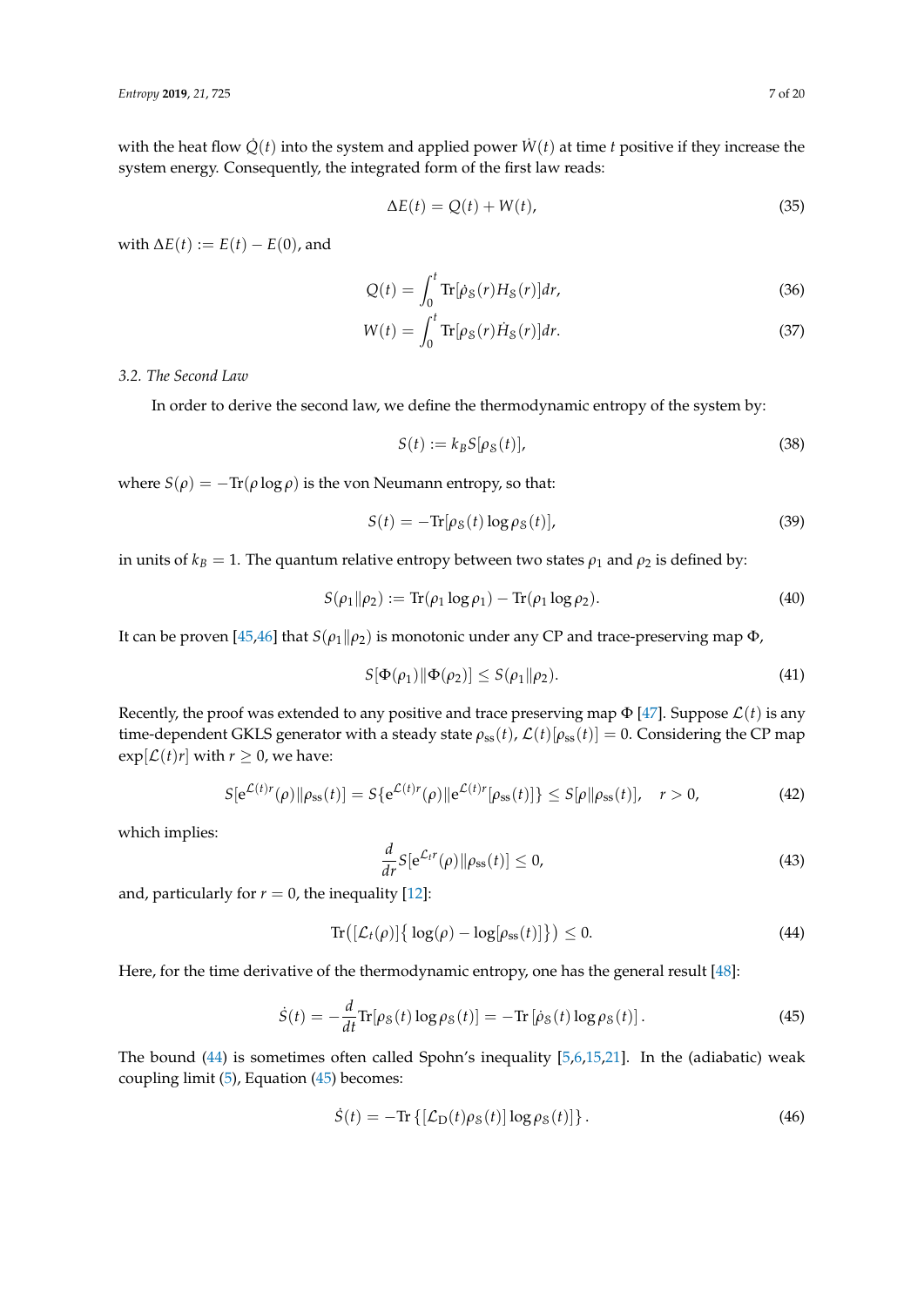Since the canonical Gibbs state *ρ β*  $S(t)$  is a steady state of  $\mathcal{L}_{\mathrm{D}}(t)$ , Equation [\(26\)](#page-5-2), the inequality [\(44\)](#page-6-0) combined with  $(46)$  and  $(32)$  leads to:

<span id="page-7-0"></span>
$$
\dot{S}(t) - \beta \dot{Q}(t) \ge 0. \tag{47}
$$

This is the differential form of the second law of nonequilibrium thermodynamics in the weak coupling limit. It implies the integrated form:

<span id="page-7-1"></span>
$$
\Delta S(t) - \beta Q(t) \ge 0,\tag{48}
$$

with ∆*S*(*t*) = *S*(*t*) − *S*(0). Namely, the entropy production (here also its rate [\(47\)](#page-7-0)) due to the interaction with the reservoir cannot be negative for any final time *t*.

# *3.3. Difficulties Beyond the Weak Coupling Limit*

When the interaction term  $\alpha V_{\delta\mathcal{E}}$  cannot be neglected, we cannot expect inequality [\(47\)](#page-7-0) to be satisfied. In general, the open system evolution becomes non-Markovian [\[40](#page-18-13)[–42\]](#page-18-14), and the generator of such a dynamics,  $\mathcal{L}(t)$ , provided it is well defined, does not have the GKLS form. Spohn's inequality [\(44\)](#page-6-0) cannot be applied.

The problems go a step back because, as previously mentioned, it is not clear which part of the total energy  $\langle H(t) \rangle = \langle H_\mathcal{S}(t) \rangle + \langle H_\mathcal{E}(t) \rangle + \alpha \langle V_{\mathcal{S}\mathcal{E}}(t) \rangle$  must be considered as internal energy of the system. A possible "extreme-type" of splitting is  $\dot{E}(t) = \text{Tr}[(H_{\mathcal{S}} + \alpha V_{\mathcal{S}\mathcal{E}})\dot{\rho}_{\mathcal{S}\mathcal{E}}(t)]$ , and so,  $\dot{Q}(t) = \text{Tr}[H_{\mathcal{E}}\dot{\rho}_{\mathcal{S}\mathcal{E}}(t)]$ ; then, it can be proven that the inequality [\(48\)](#page-7-1) is always satisfied [\[16,](#page-17-13)[18,](#page-17-14)[21\]](#page-18-19). However, it is satisfied for a reservoir of any size, and this might generate some criticism reading its strict equivalence to the phenomenological second law of nonequilibrium thermodynamics.

Another strategy for non-negligible  $\alpha$  in the case of time-independent  $H_S$  is based on the fact that

<span id="page-7-2"></span>
$$
\rho_{\mathcal{S}\mathcal{E}}^{\beta} = \frac{\exp(-\beta H)}{Z_{\mathcal{S}\mathcal{E}}} = \frac{\exp[-\beta (H_{\mathcal{S}} + H_{\mathcal{E}} + \alpha V_{\mathcal{S}\mathcal{E}})]}{Z_{\mathcal{S}\mathcal{E}}} \tag{49}
$$

is the global equilibrium state of system and reservoir. Therefore, the reduced state

$$
\rho_S^{\rm ss} = \text{Tr}_{\mathcal{E}} \left( \rho_{\mathcal{SE}}^{\beta} \right) \tag{50}
$$

is a fixed point of the system dynamics. Formally, one can write this reduced state as a Gibbs state:

<span id="page-7-3"></span>
$$
\rho_S^{\rm ss} = \frac{\exp(-\beta H_S^*)}{Z_S^*}, \quad \text{with } H_S^* := -\beta^{-1} \log \text{Tr}_{\mathcal{E}}\left(\rho_{\mathcal{SE}}^\beta\right) \tag{51}
$$

a Hamiltonian of "mean" force [\[25](#page-18-1)[–27\]](#page-18-2). This suggests a possible choice of internal energy as:

$$
\tilde{E}^*(t) := \text{Tr}[H^*_{\mathcal{S}}\rho_{\mathcal{S}}(t)],\tag{52}
$$

which approaches the weak coupling internal energy as *α* → 0, Equation [\(30\)](#page-5-1). Then, in absence of work,  $\tilde{Q} = \text{Tr}[H^*_S \rho_S(t)]$ . However, this choice does not allow for the use of the monotonicity of the relative entropy [\(41\)](#page-6-3) to obtain the second law. If the system is initially in the state  $\rho_S^{ss}$ , it remains invariant provided that the initial system-reservoir state is in the total canonical ensemble [\(49\)](#page-7-2). Since this is not a product state, the reduced dynamics would not be given by a general (CP) dynamical map.

A slightly different choice, originally due to Seifert [\[26\]](#page-18-20), defines internal energy at equilibrium by using a classical thermodynamic relation:

<span id="page-7-4"></span>
$$
E^* := -\frac{\partial}{\partial \beta} \log Z^*_{\mathcal{S}} = \text{Tr} \left[ \rho^{\text{ss}}_{\mathcal{S}} \left( H^*_{\mathcal{S}} + \beta \partial_{\beta} H^*_{\mathcal{S}} \right) \right],\tag{53}
$$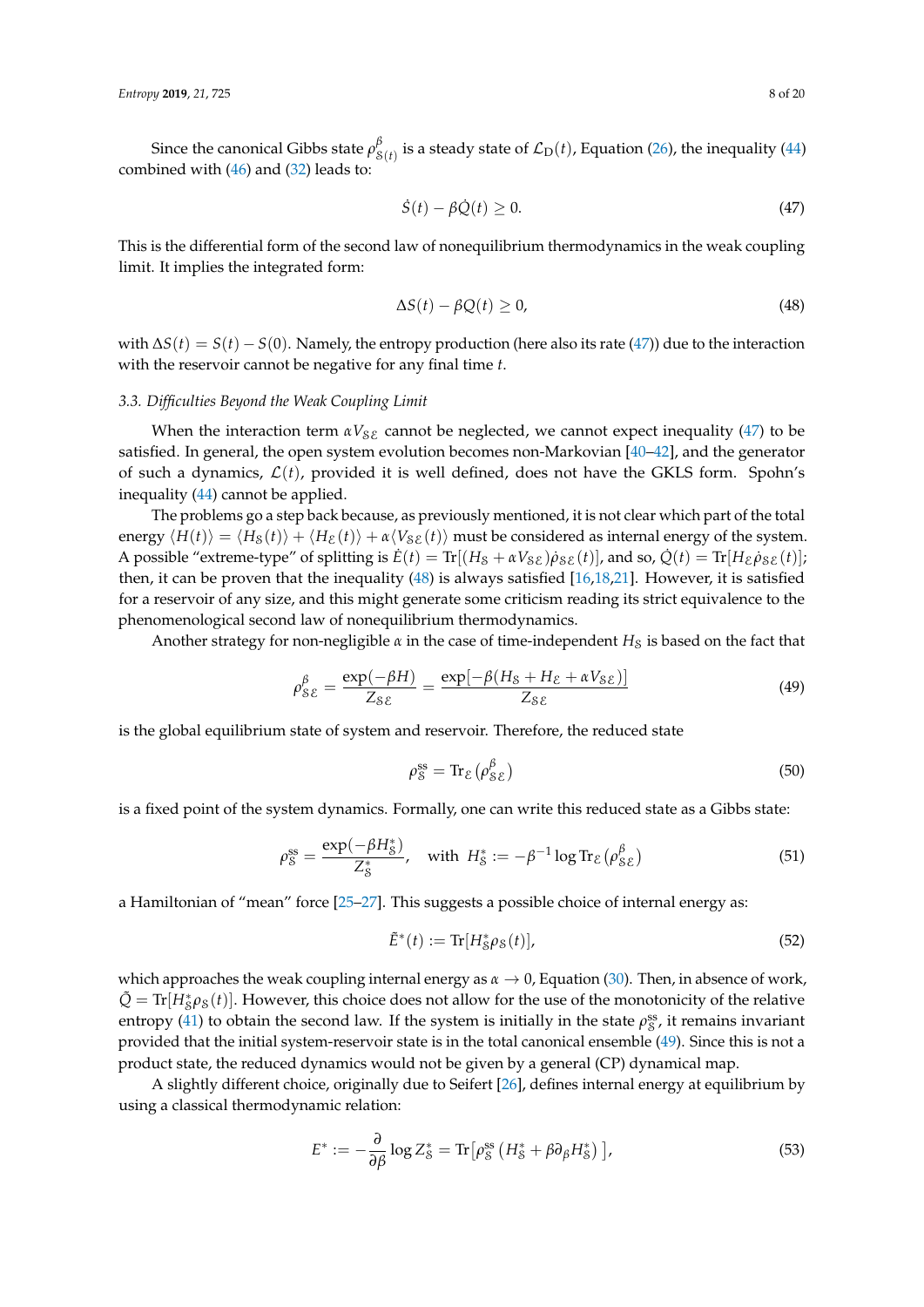which suggests the out of equilibrium definition [\[24\]](#page-18-0):

<span id="page-8-2"></span>
$$
E^*(t) := \text{Tr}\{\rho_\mathcal{S}(t) \left[ H^*_\mathcal{S}(t) + \beta \partial_\beta H^*_\mathcal{S}(t) \right] \},\tag{54}
$$

with  $H_s^*(t)$  defined as  $H_s^*$  in Equation [\(51\)](#page-7-3) for the canonical Gibbs state with a time-dependent  $H_s(t)$ . In such a case, the classical definition of free energy  $F := -\beta^{-1} \log Z_{\mathcal{S}}$  jointly with the relation *F* = *E* − *TS* motivates the following redefinition of free energy and thermodynamic entropy:

$$
F^*(t) := \text{Tr}\{\rho_S(t) \left[H_S^* + \beta^{-1} \log \rho_S(t)\right]\},\tag{55}
$$

$$
S^*(t) := \text{Tr}\{\rho_\mathcal{S}(t) \left[ -\log \rho_\mathcal{S}(t) + \beta^2 \partial_\beta H^*_{\mathcal{S}} \right] \},\tag{56}
$$

so that  $F^* = E^* - TS^*$ . It is possible to obtain an equation with the form of  $(48)$  for the dynamics with initial system-reservoir states to be either the total canonical ensemble [\(49\)](#page-7-2) or belonging to a class of zero discord states [\[24\]](#page-18-0).

Other approaches beyond the weak coupling framework hat are based on, e.g., reservoir full counting statistics or coordinate mappings can be found in chapters 11, 15, and 22–25 of [\[6\]](#page-17-3) and the references therein, respectively.

### <span id="page-8-0"></span>**4. Thermodynamics in the Refined Weak Coupling Limit**

The analysis of thermodynamic properties in the refined weak coupling limit is challenging because of several reasons. Since the  $\Lambda_t^R$  is in general non-Markovian, the breaking of P-divisibility precludes the use of Spohn's inequality [\(44\)](#page-6-0) to formulate the second law [\[22\]](#page-18-21). For non-Markovian dynamics, where there is a back-and-forth of information between system and environment, it is reasonable to consider that global system-reservoir information measures must be included in the second law [\[16,](#page-17-13)[20,](#page-17-15)[21\]](#page-18-19). However, we will take a different approach here.

Moreover, in the refined weak coupling limit, we cannot neglect the interaction term  $\alpha V_{\rm SE}$  in the total energy [\(28\)](#page-5-4) for short times. This can be seen with the following argument. If the initial system-reservoir state is taken to be:

$$
\rho_{\mathcal{SE}}(0) = \rho_{\mathcal{S}}^{\beta} \otimes \rho_{\mathcal{E}}^{\beta},\tag{57}
$$

under the hypothesis that the  $\alpha V_{\text{S}E}$  is negligible, we have for the total Gibbs state [\(49\)](#page-7-2):

<span id="page-8-1"></span>
$$
\rho_{\mathcal{SE}}^{\beta} = \frac{\exp(-\beta H)}{Z_{\mathcal{SE}}} \simeq \frac{\exp(-\beta H_{\mathcal{S}})}{Z_{\mathcal{S}}} \otimes \frac{\exp(-\beta H_{\mathcal{E}})}{Z_{\mathcal{E}}} = \rho_{\mathcal{SE}}(0). \tag{58}
$$

Since [\(49\)](#page-7-2) is a stationary state of the total dynamics, Equation [\(58\)](#page-8-1) would imply  $\rho_S^{\beta}$  is a steady state of the reduced system dynamics in the refined weak coupling limit. However,  $\rho_S^{\beta}$  is not a steady state in the refined weak coupling for finite *t*,

<span id="page-8-4"></span>
$$
\Lambda_{t}^{\mathrm{R}} \rho_{\mathrm{S}}^{\beta} \neq \rho_{\mathrm{S}}^{\beta},\tag{59}
$$

but

<span id="page-8-3"></span>
$$
\lim_{t \to \infty} \Lambda_t^{\mathcal{R}} \rho_{\mathcal{S}}^{\beta} = \rho_{\mathcal{S}}^{\beta}.
$$
\n(60)

Hence, the identifications [\(30\)](#page-5-1) and [\(32\)](#page-5-3) for internal energy and heat in absence of work, respectively, cannot be assumed to be true in the refined weak coupling limit for finite times.

#### 4.1. Time-Independent System Hamiltonian H<sub>S</sub>

Let us consider first the case of a time-independent system Hamiltonian *H*<sub>S</sub>, so that no work is applied to/performed by the system. We could adopt the definition  $E^*(t)$  [\(54\)](#page-8-2) for internal energy. This has the drawback that, since [\(30\)](#page-5-1) does not coincide with [\(53\)](#page-7-4) unless the weak interaction term  $\alpha V_{\delta\mathcal{E}}$  is neglected, the equilibrium internal energy in the refined weak coupling would not coincide with the weak coupling one [\(30\)](#page-5-1) for large times, despite the fulfillment of [\(60\)](#page-8-3). In addition,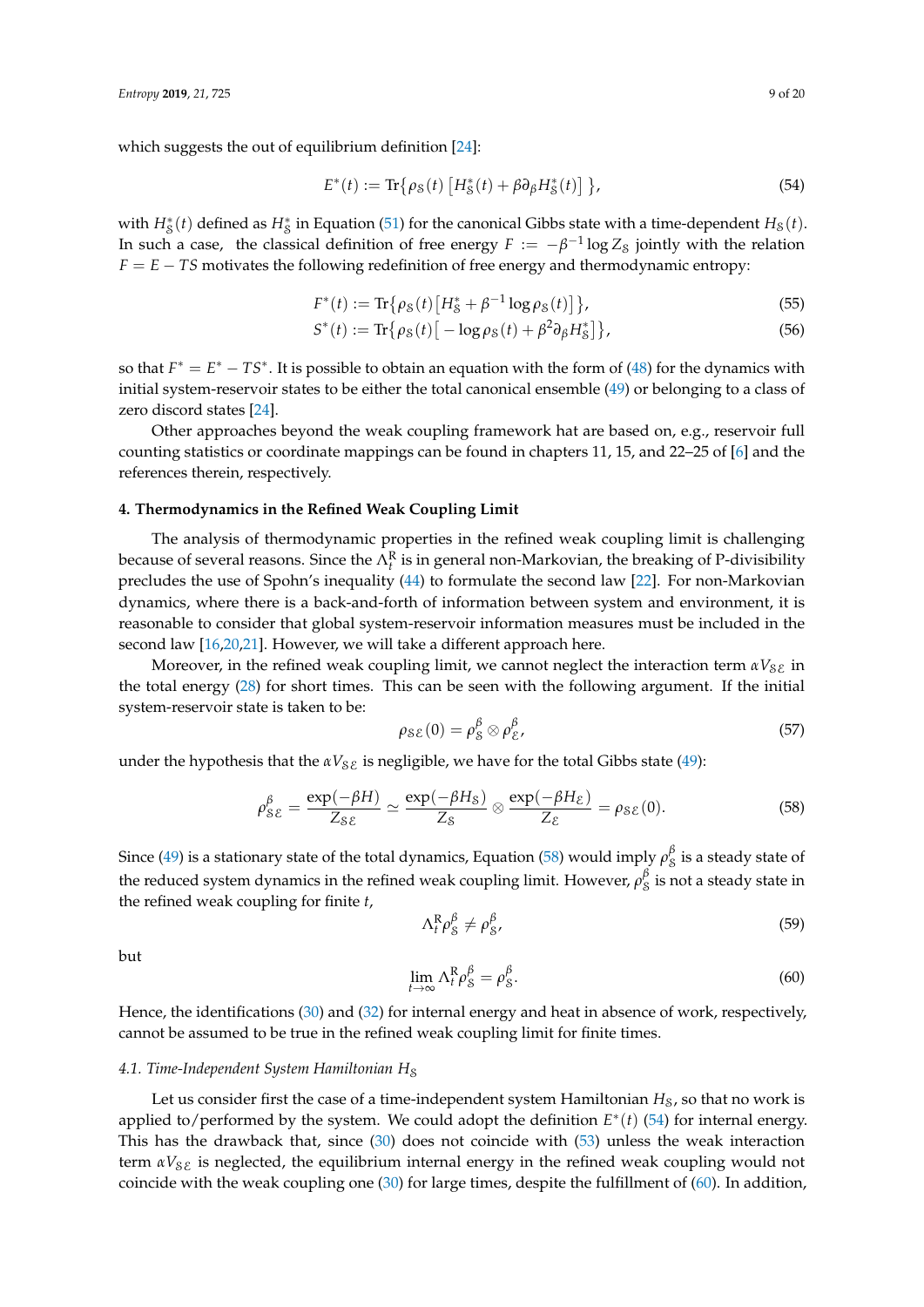the refined weak coupling limit assumes an initial system-reservoir product state, which implies  $\langle H(0)\rangle = \langle H_S(0)\rangle + \langle H_{\mathcal{E}}(0)\rangle$ , as assumed Tr<sub>E</sub>[*V<sub>SE</sub>* $\rho_{\mathcal{E}}(0)$ ] = 0. Then, the internal energy at  $t = 0$  must be  $\langle H_8(0) \rangle$ , and this is not obtained with the choice [\(53\)](#page-7-4). Therefore, by construction, the internal energy in the refined weak coupling regime should be defined such that it fits the weak coupling internal energy  $E(t) = \text{Tr}[\rho_S(t)H_S(t)]$  at  $t = 0$  and for asymptotic times, but differs from  $E(t)$  at finite times.

Such a definition is nevertheless possible by following a similar argument to the Hamiltonian of a mean force [\(51\)](#page-7-3). That is, we can write the time-evolution of the system Gibbs state  $\rho_8^{\beta}$  =  $Z_S^{-1} \exp(-\beta H_{\rm S})$  in a canonical form:

<span id="page-9-1"></span>
$$
\Lambda_t^{\mathcal{R}}\left(\rho_{\mathcal{S}}^{\beta}\right) = \frac{e^{-\beta H_{\mathcal{S}}^{\mathcal{R}}(t)}}{Z_{\mathcal{S}}^{\mathcal{R}}(t)},\tag{61}
$$

with  $Z_{\mathcal{S}}^{\mathbf{R}}(t) = Z_{\mathcal{S}}(\Lambda_t^{\mathbf{R}})$  is trace preserving) and

$$
H_S^R(t) := -\beta^{-1} \log \Lambda_t^R \left( e^{-\beta H_S} \right). \tag{62}
$$

Then, we introduce the *refined weak coupling internal energy* by analogy to [\(30\)](#page-5-1) as:

<span id="page-9-0"></span>
$$
ER(t) := \text{Tr}[\rho_{\mathcal{S}}(t)H_{\mathcal{S}}^{R}(t)].
$$
\n(63)

This definition differs from the standard weak coupling energy  $E(t)$  [\(30\)](#page-5-1) for finite times, but it presents the required limiting behavior:

- 1. *E*  $R(0) = E(0)$ . Thus, the deviation of  $E^{R}(t)$  from  $E(t)$  at finite times is unambiguously caused by the interaction term  $V_{\delta\mathcal{E}}$  in the Hamiltonian.
- 2. *E*  $R(t)$  approaches  $E(t)$  for *t* large. In such a case  $Λ_t^R$  approaches Davies' semigroup [\(16\)](#page-3-4), and then,  $H_{\mathcal{S}}^{\mathbb{R}}(t)$  approaches  $H_{\mathcal{S}}$ .

Given that no work is considered, the first law reads:

<span id="page-9-3"></span>
$$
Q^{R}(t) := \Delta E^{R}(t) = E^{R}(t) - E^{R}(0),
$$
\n(64)

for the *refined weak coupling heat*, or alternatively:

$$
Q^{R}(t) := \int_{0}^{t} \dot{E}^{R}(r) dr = \int_{0}^{t} \text{Tr}[\dot{\rho}_{S}(r)H_{S}^{R}(r)] + \text{Tr}[\rho_{S}(r)\dot{H}_{S}^{R}(r)] dr,
$$
 (65)

with

<span id="page-9-2"></span>
$$
\dot{Q}^R(t) := \text{Tr}[\dot{\rho}_S(t)H^R_S(t)] + \text{Tr}[\rho_S(t)\dot{H}^R_S(t)] \tag{66}
$$

the *refined weak coupling heat flow*.

The second law can be derived in the integrated form. Since  $\Lambda_t^R$  is trace preserving and CP for any *t*, the monotonicity of the relative entropy [\(41\)](#page-6-3) gives:

$$
S\left\{\Lambda_t^R[\rho_S(0)] \middle\| \Lambda_t^R(\rho_S^\beta)\right\} \le S\left[\rho_S(0) \middle\| \rho_S^\beta\right],\tag{67}
$$

which can be straightforwardly recast in the form:

<span id="page-9-4"></span>
$$
\Delta S(t) - \beta Q^R(t) \ge 0. \tag{68}
$$

The equality is reached for  $\rho_8(0) = \rho_8^{\beta}$ . This is a property shared with the standard weak coupling limit, but, as a key difference,  $\rho_S^\beta$  is not invariant for the refined weak coupling (see Equations [\(59\)](#page-8-4) and [\(60\)](#page-8-3)).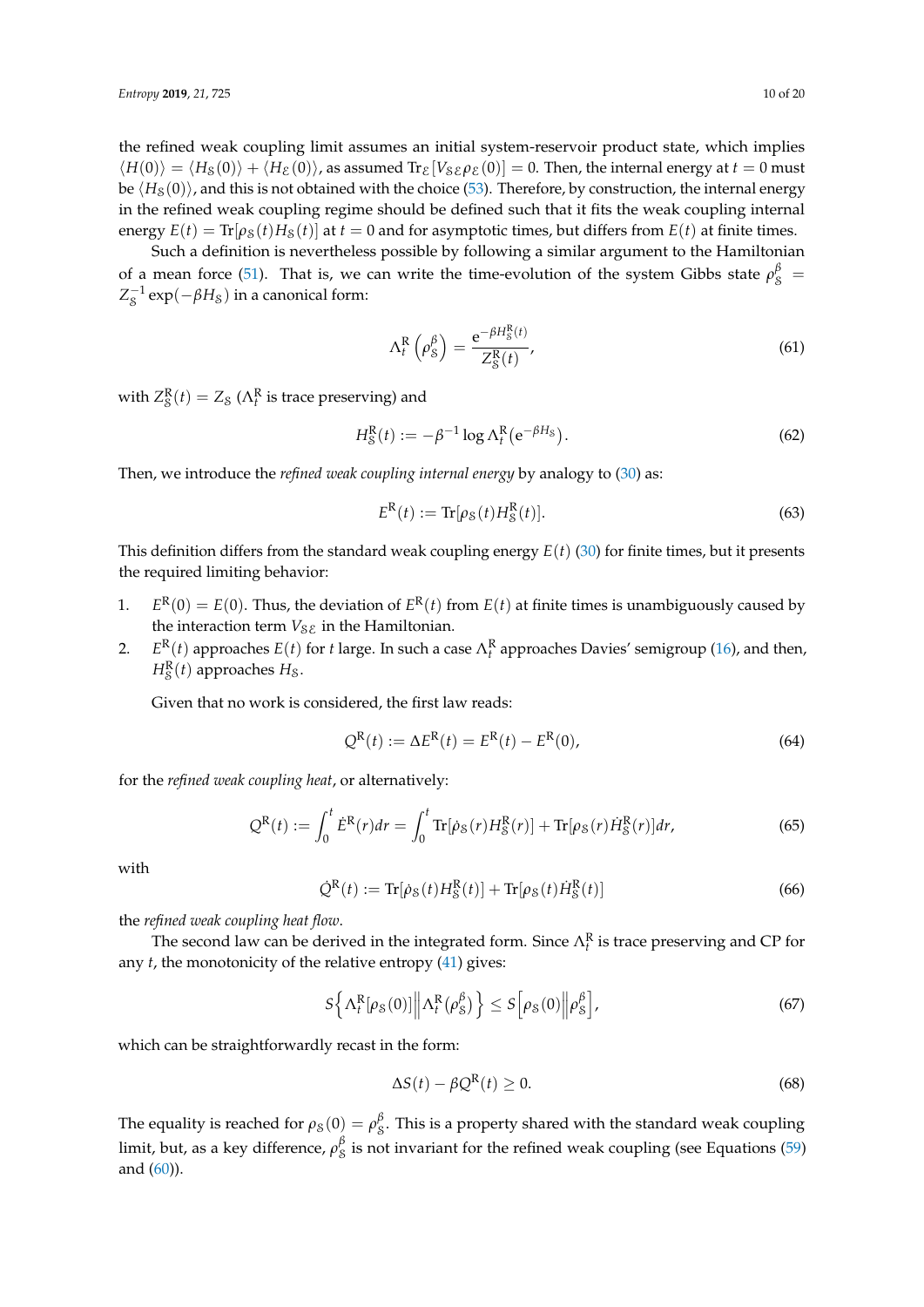Therefore, the present choice of internal energy is thermodynamically consistent for a system coupled with a thermal reservoir in the refined weak coupling limit (in absence of work). Note that, as previously mentioned, since  $\Lambda_t^R$  is in general not P-divisible, a differential form for the second law as in [\(47\)](#page-7-0) cannot be expected to be true in the refined case for finite times.

# 4.2. Time-Dependent System Hamiltonian  $H_8(t)$

The situation becomes considerably more intricate if we allow for a time-dependent system Hamiltonian  $H<sub>S</sub>(t)$ . This is so even for slowly-varying  $H<sub>S</sub>(t)$  such that the dynamics is well approximated by the adiabatically-deformed refined weak coupling method,  $Λ<sub>t</sub><sup>RA</sup>$ , Equations [\(22\)](#page-4-1) and [\(23\)](#page-4-2).

In analogy to [\(30\)](#page-5-1) and [\(63\)](#page-9-0), we can define internal energy by an equation of the form:

$$
ERA(t) := Tr[\rho_S(t)H_SRA(t)],
$$
\n(69)

with some appropriate choice of Hermitian operator  $H_S^{RA}(t)$  satisfying  $H_S^{RA}(0) = H_S(0)$ , and  $H_S^{\text{RA}}(t) = H_S^{\text{R}}(t)$  in [\(62\)](#page-9-1) for a time-independent  $H_S$ . However, the straightforward generalization of [\(62\)](#page-9-1) with the changes  $\Lambda_t^R \to \Lambda_t^{RA}$  and  $H_s \to H_s(t)$  is problematic. We should notice that the refined heat flow in [\(66\)](#page-9-2) has a term with the time derivative  $\dot{H}^{\rm R}_\text{S}(t)$ , which is not zero because the dynamics is not given by a semigroup in the refined weak coupling limit. Hence, the choice of  $H_S^{\text{RA}}(t)$  is a subtle point, because the term  $\text{Tr}[\rho_{\rm S}(t)\dot{H}_{\rm S}^{\rm RA}(t)]$  in the time derivative of the internal energy  $E^{\rm RA}(t)$  cannot be unambiguously identified with work.

In order to find a suitable definition work, we may argue that the composition of the system and reservoir forms a closed system, so any energy change in this global system can be unambiguously identified with work. Thus, for  $H(t) = H<sub>S</sub>(t) + H<sub>E</sub> + V<sub>S</sub>\varepsilon$ , using the von Neumann equation for  $\rho_{\rm SE}(t)$ , we obtain:

$$
\frac{d}{dt}\langle H(t)\rangle = \text{Tr}[\dot{\rho}_{\mathcal{S}\mathcal{E}}(t)H(t)] + \text{Tr}[\rho_{\mathcal{S}\mathcal{E}}(t)\dot{H}(t)] = \text{Tr}[\rho_{\mathcal{S}}(t)\dot{H}_{\mathcal{S}}(t)],\tag{70}
$$

for the power applied to/performed by the global system. However, since it acts only on S via the variation of  $H_8(t)$ , we adopt it as the definition of power for S [\[16](#page-17-13)[–18](#page-17-14)[,21](#page-18-19)[,24\]](#page-18-0) also in the refined weak coupling limit:

<span id="page-10-2"></span>
$$
\dot{W}^{\text{RA}}(t) := \dot{W}(t) = \text{Tr}[\rho_{\text{S}}(t)\dot{H}_{\text{S}}(t)].\tag{71}
$$

Having in mind this definition of work, a convenient definition of  $H^{\text{RA}}_{\text{S}}(t)$  turns out to be:

<span id="page-10-3"></span>
$$
H_S^{\rm RA}(t) := -\beta^{-1} \log \left[ \Lambda_t^{\rm RA} \left\{ e^{-\beta H_S(0) - \beta \int_0^t (\Lambda_s^{\rm RA})^\star [\dot{H}_S(s)] ds} \right\} \right],\tag{72}
$$

where  $\Lambda^*$  denotes the Heisenberg adjoint of  $\Lambda$ , Tr $[\Lambda(A)B] = \text{Tr}[A\Lambda^*(B)]$ . This is a Hermitian operator that satisfies the requirements  $H_S^{RA}(0) = H_S(0)$ , and for time-independent  $H_S$ ,  $H_S^{RA}(t) = H_S^{R}(t)$ , as we desired.

Thus, we state the *first law* in the form:

<span id="page-10-0"></span>
$$
\dot{E}^{\rm RA}(t) = \dot{Q}^{\rm RA}(t) + \dot{W}(t),\tag{73}
$$

with *refined weak coupling heat flow* given by:

<span id="page-10-1"></span>
$$
\dot{Q}^{RA}(t) := \text{Tr}[\dot{\rho}_S(t)H_S^{RA}(t)] + \text{Tr}[\rho_S(t)\dot{H}_S^{RA}(t)] - \text{Tr}[\rho_S(t)\dot{H}_S(t)].
$$
\n(74)

This way, for time-independent  $H_S$ ,  $\dot{Q}^{RA}(t) = \dot{Q}^{R}(t)$  in [\(66\)](#page-9-2), and the first law [\(73\)](#page-10-0) reduces to the case of the previous section [\(64\)](#page-9-3). For time-dependent  $H<sub>S</sub>(t)$ , the last term in [\(74\)](#page-10-1) aims to subtract the direct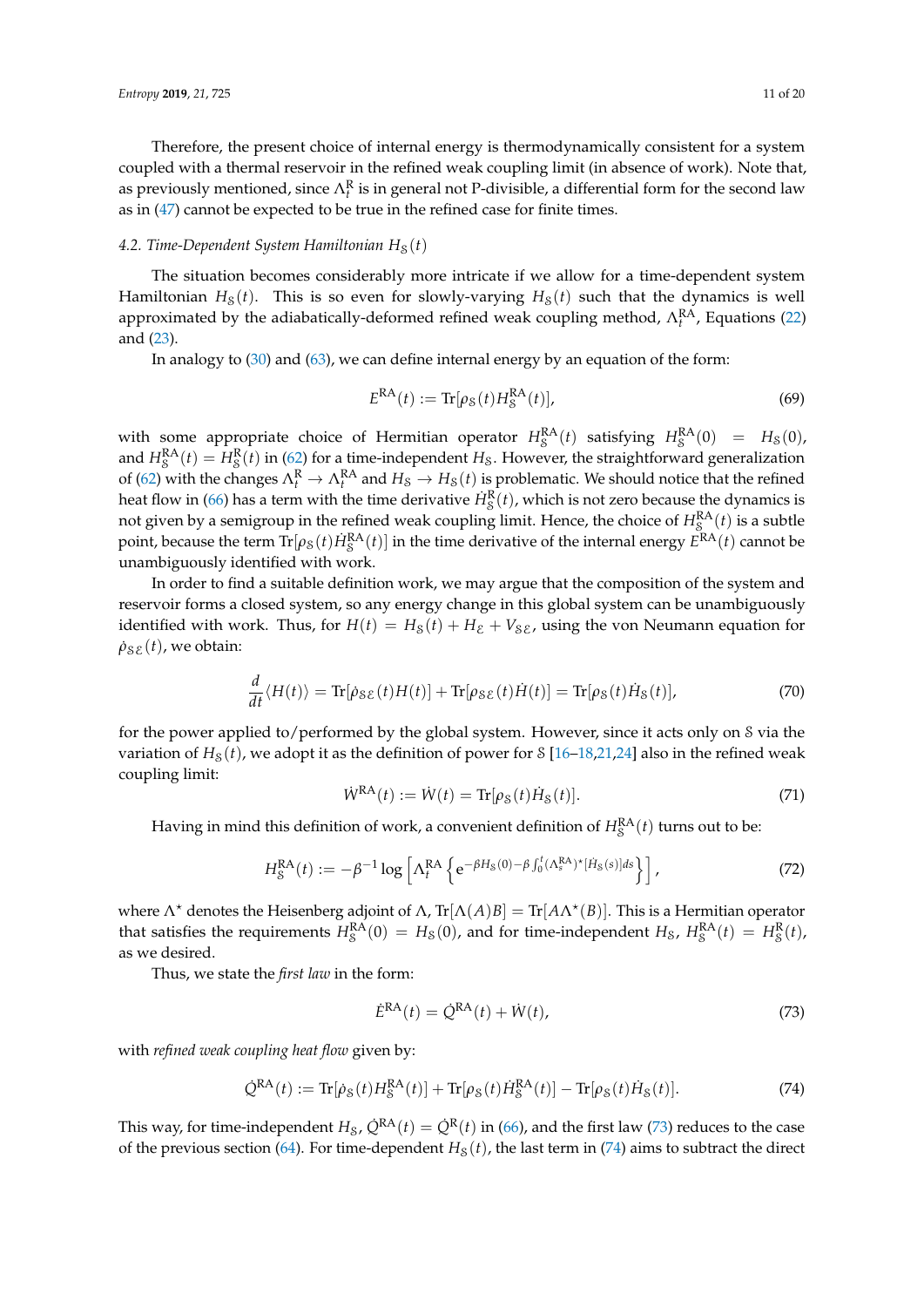dependence of the first two terms with the time derivative  $\dot{H}_\text{S}(t)$ , which we have considered to define work, Equation [\(71\)](#page-10-2). Hence, the integrated heat is

$$
Q^{RA}(t) = \text{Tr}[\rho_S(t)H_S^{RA}(t)] - \text{Tr}[\rho_S(0)H_S(0)] - \int_0^t \text{Tr}[\rho_S(s)\dot{H}_S(s)]ds.
$$
 (75)

In order to derive the second law, we define the auxiliary object

$$
\Omega(t,r) := -\beta^{-1} \log \left[ \Lambda_t^{\text{RA}} \left\{ e^{-\beta H_S(0) - \beta \int_0^r (\Lambda_s^{\text{RA}})^{\star} [\dot{H}_S(s)] ds} \right\} \right],
$$
\n(76)

which satisfies  $\Omega(t,t) = H_S^{\rm RA}(t)$ . A straightforward computation gives the heat written in terms of  $\Omega(t,r)$  as:

<span id="page-11-1"></span>
$$
Q^{RA}(t) = \text{Tr}[\rho_S(t)\Omega(t,t)] - \text{Tr}[\rho_S(0)\Omega(0,t)].
$$
\n(77)

For the state:

$$
\rho_0(\beta, r) := Z_S^{-1}(r) e^{-\beta H_S(0) - \beta \int_0^r (\Lambda_s^{RA})^* [\dot{H}_S(s)] ds}, \tag{78}
$$

the monotonicity of the relative entropy [\(41\)](#page-6-3) gives:

$$
S\left\{\Lambda_t^{\text{RA}}[\rho_\mathcal{S}(0)] \middle\| \Lambda_t^{\text{RA}}[\rho_0(\beta, r)]\right\} \le S\left[\rho_\mathcal{S}(0) \middle\| \rho_0(\beta, r)\right],\tag{79}
$$

which can be recast in the form:

$$
\Delta S(t) - \beta \left\{ \text{Tr}[\rho_S(t)\Omega(t,r)] - \text{Tr}[\rho_S(0)\Omega(0,r)] \right\} \ge 0.
$$
\n(80)

Since this is fulfilled for all *r*, and particularly for  $r = t$ , according to [\(77\)](#page-11-1), we to obtain the *second law*:

$$
\Delta S(t) - \beta Q^{\text{RA}}(t) \ge 0. \tag{81}
$$

This completes the thermodynamic formulation of the refined weak coupling limit.

On the other hand, it is worth noticing that the refined internal energy  $\dot{E}^{RA}(t)$  approaches  $\dot{E}(t)$  at large times for time-dependent  $H_8(t)$  in the very slow variation limit where Equation [\(27\)](#page-5-5) holds true. However, in this limit, the work is actually approaching zero in the time scale  $t\lesssim\alpha^{-2}$ , where the refined and the standard weak coupling limit are good descriptions of the exact dynamics. This manifests that the asymptotic thermodynamic behavior of the refined weak coupling limit for slowly-varying  $H<sub>S</sub>(t)$ is a nontrivial point.

## <span id="page-11-0"></span>**5. Example: Spin-Boson Model in the Refined Weak Coupling Limit**

As an example of the previous results, we can consider the (transverse) spin-boson problem studied in [\[31\]](#page-18-4) in the refined weak coupling limit. Consider first the case of a time-independent system Hamiltonian,

<span id="page-11-2"></span>
$$
H = \frac{\omega_0}{2}\sigma_z + \sum_k \omega_k a_k^\dagger a_k + \sum_k \sigma_x g_k (a_k + a_k^\dagger), \tag{82}
$$

with  $H_8 = \frac{\omega_0}{2} \sigma_z$ ,  $H_{\mathcal{E}} = \sum_k \omega_k a_k^{\dagger} a_k$ , and  $V_{\mathcal{SE}} = \sum_k \sigma_x g_k (a_k + a_k^{\dagger})$ . The exponent  $\mathcal{Z}_2(t)$  is obtained in the form [\[31\]](#page-18-4):

$$
\mathcal{Z}_2(t)(\rho_S) = -i[\Xi(t,\beta)\sigma_z,\rho_S] + \sum_{\mu,\nu=+,-} \Gamma_{\mu\nu}(t,\beta)[\sigma_\nu \rho_S \sigma_\mu^\dagger - \{\sigma_\mu^\dagger \sigma_\nu,\rho_S\}].\tag{83}
$$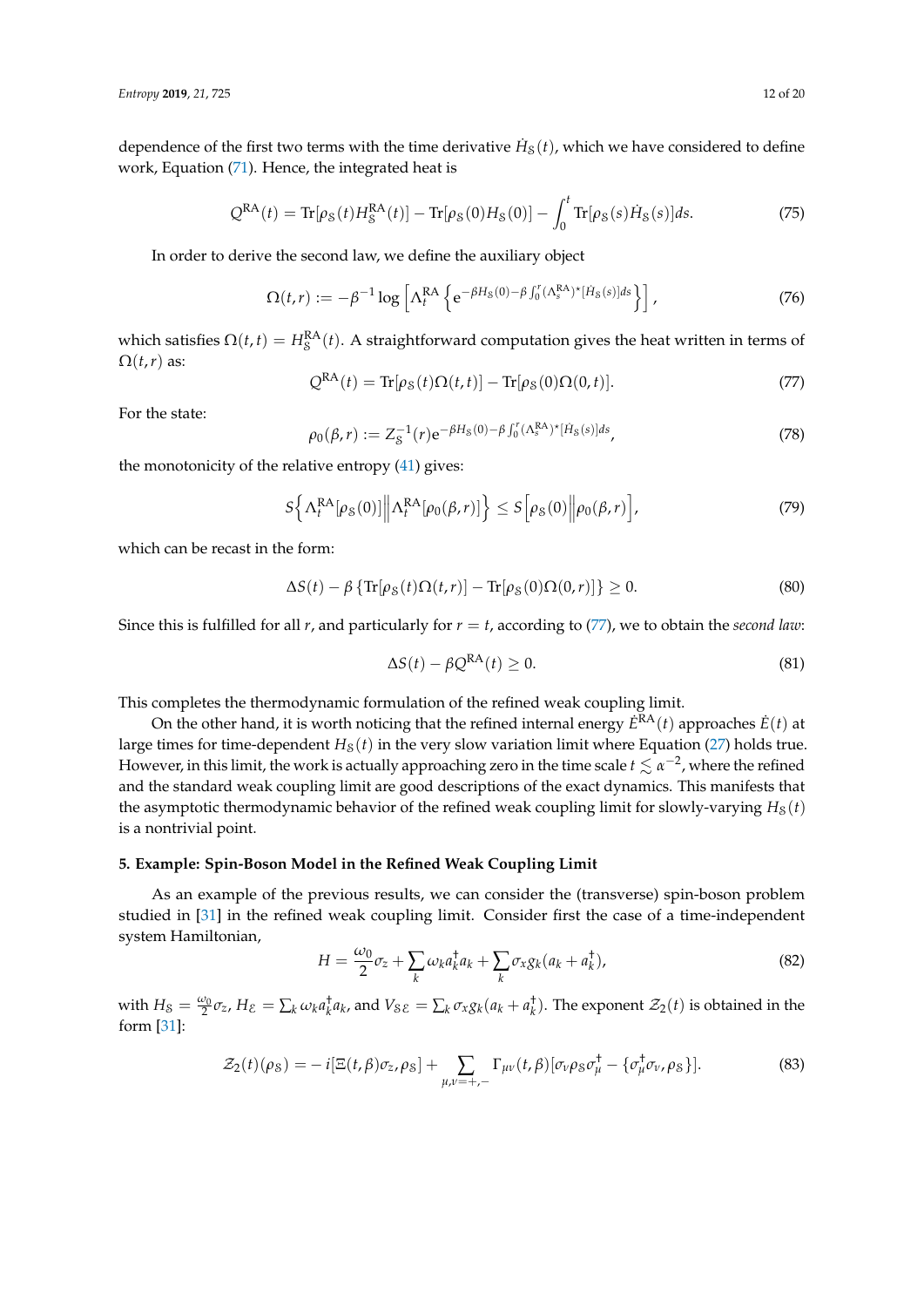Here,  $\sigma_{\pm} = (\sigma_x \pm i\sigma_y)/2$  are the lowering and raising Pauli matrices, and the coefficients are given by:

$$
\Xi(t,\beta) = \frac{1}{4\pi} \int_{-\infty}^{\infty} d\omega t^2 \left\{ \mathrm{sinc}^2 \left[ \frac{(\omega_0 - \omega)t}{2} \right] - \mathrm{sinc}^2 \left[ \frac{(\omega_0 + \omega)t}{2} \right] \right\} \left\{ \mathrm{P.V.} \int_{0}^{\infty} dv J(v) \left[ \frac{\bar{n}_{\beta}(v) + 1}{\omega - v} + \frac{\bar{n}_{\beta}(v)}{\omega + v} \right] \right\},\tag{84}
$$

$$
\Gamma_{--}(t,\beta) = \int_0^\infty d\omega t^2 J(\omega) \left\{ \left[ \bar{n}_{\beta}(\omega) + 1 \right] \mathrm{sinc}^2 \left[ \frac{(\omega_0 - \omega)t}{2} \right] + \bar{n}_{\beta}(\omega) \mathrm{sinc}^2 \left[ \frac{(\omega_0 + \omega)t}{2} \right] \right\},\tag{85}
$$

$$
\Gamma_{++}(t,\beta) = \int_0^\infty d\omega t^2 J(\omega) \left\{ \left[ \bar{n}_{\beta}(\omega) + 1 \right] \mathrm{sinc}^2 \left[ \frac{(\omega_0 + \omega)t}{2} \right] + \bar{n}_{\beta}(\omega) \mathrm{sinc}^2 \left[ \frac{(\omega_0 - \omega)t}{2} \right] \right\},\tag{86}
$$

$$
\Gamma_{+-}(t,\beta) = \Gamma_{-+}^*(t,\beta) = \int_0^\infty d\omega t^2 J(\omega) \left[2\bar{n}_\beta(\omega) + 1\right] e^{-i\omega_0 t} \operatorname{sinc}\left[\frac{(\omega_0 + \omega)t}{2}\right] \operatorname{sinc}\left[\frac{(\omega_0 - \omega)t}{2}\right],\tag{87}
$$

where  $J(\omega)$  is the spectral density of the bath,  $\bar{n}_{\beta}(\omega) = [\exp(\beta\omega)-1]^{-1}$  is the mean number of bosons in the bath with frequency  $\omega$ , and  $\operatorname{sinc}(\omega) := \frac{\sin \omega}{\omega}$ .

We can then compute the refined weak coupling internal energy. In this case, the map  $\Lambda_t^R = e^{-i\mathcal{H}_z t} e^{\mathcal{Z}_2(t)}$  is an incoherent map in the  $\sigma_z$  eigenbasis  $(\mathcal{H}_z := \frac{\omega_0}{2} [\sigma_z, \cdot]$ ), so that the operator  $H_8^{\rm R}$  in [\(62\)](#page-9-1) remains diagonal in the same basis as  $H_8$ :

<span id="page-12-0"></span>
$$
H_S^R(t) = -\beta^{-1} \begin{pmatrix} h_{11}(t) & 0 \\ 0 & h_{22}(t) \end{pmatrix}.
$$
 (88)

A straightforward computation yields:

$$
h_{11}(t) := \log \frac{2\Gamma_{++}(t,\beta)\cosh\left(\frac{\omega_0\beta}{2}\right) - e^{-\left[\Gamma_{++}(t,\beta) + \Gamma_{--}(t,\beta)\right]}\left[e^{\frac{\omega_0\beta}{2}}\Gamma_{++}(t,\beta) - e^{-\frac{\omega_0\beta}{2}}\Gamma_{--}(t,\beta)\right]}{\Gamma_{++}(t,\beta) + \Gamma_{--}(t,\beta)}, \quad (89)
$$

$$
h_{22}(t) := \log \frac{2\Gamma_{--}(t,\beta)\cosh\left(\frac{\omega_0\beta}{2}\right) + e^{-\left[\Gamma_{++}(t,\beta) + \Gamma_{--}(t,\beta)\right]}\left[e^{\frac{\omega_0\beta}{2}}\Gamma_{++}(t,\beta) - e^{-\frac{\omega_0\beta}{2}}\Gamma_{--}(t,\beta)\right]}{\Gamma_{++}(t,\beta) + \Gamma_{--}(t,\beta)}.
$$
(90)

The non-Markovianity of this model has been studied in [\[31\]](#page-18-4), showing that it breaks P-divisibility and it is "quasieternal" CP-indivisible.

We examined the entropy production [\(68\)](#page-9-4) and the refined internal energy [\(63\)](#page-9-0) for three different initial states, the excited  $|e\rangle$  and ground  $|g\rangle$  states and the superposition state  $|+\rangle_y$ ,  $\sigma_y|+\rangle_y = |+\rangle_y$ . The results are shown in Figure [1](#page-13-0) for three different temperatures, jointly with the results obtained for the Davies quantum dynamical semigroup in the standard weak coupling limit. We found the expected convergence towards the internal energy and the entropy production of the weak coupling. Despite that the model is not P-divisible, we did not see oscillations in the entropy production. This was probably caused by the diagonal form of the operator  $H_{\mathcal{S}}^{\mathbf{R}}(t)$ . These results seem to indicate that the larger difference between the standard weak coupling limit and the refined one arises at low bath temperatures. This is in agreement of what was obtained in [\[31\]](#page-18-4) and somehow expected because the width of the reservoir correlation functions increases when *T* decreases [\[49\]](#page-19-2).

As a further example including a system time-dependent Hamiltonian, we can consider the same model with a diagonal driving given by the frequency modulation:

$$
H_S(t) = \frac{\omega_0(t)}{2} \sigma_z, \quad \omega_0(t) = \omega_0(0) + \lambda \sin(\nu t). \tag{91}
$$

For *ν* small enough, the dynamics can be approximated by the adiabatically-deformed refined weak coupling limit  $\Lambda_t^{RA}$ , Equations [\(22\)](#page-4-1) and [\(23\)](#page-4-2). Thus, the structure of the dynamics is the same as before with the generator  $\mathcal{Z}_2(t,s)$  as in Equations [\(83\)](#page-11-2)–[\(87\)](#page-12-0), but  $\omega_0(s)$  in the place of the formerly constant  $\omega_0$ .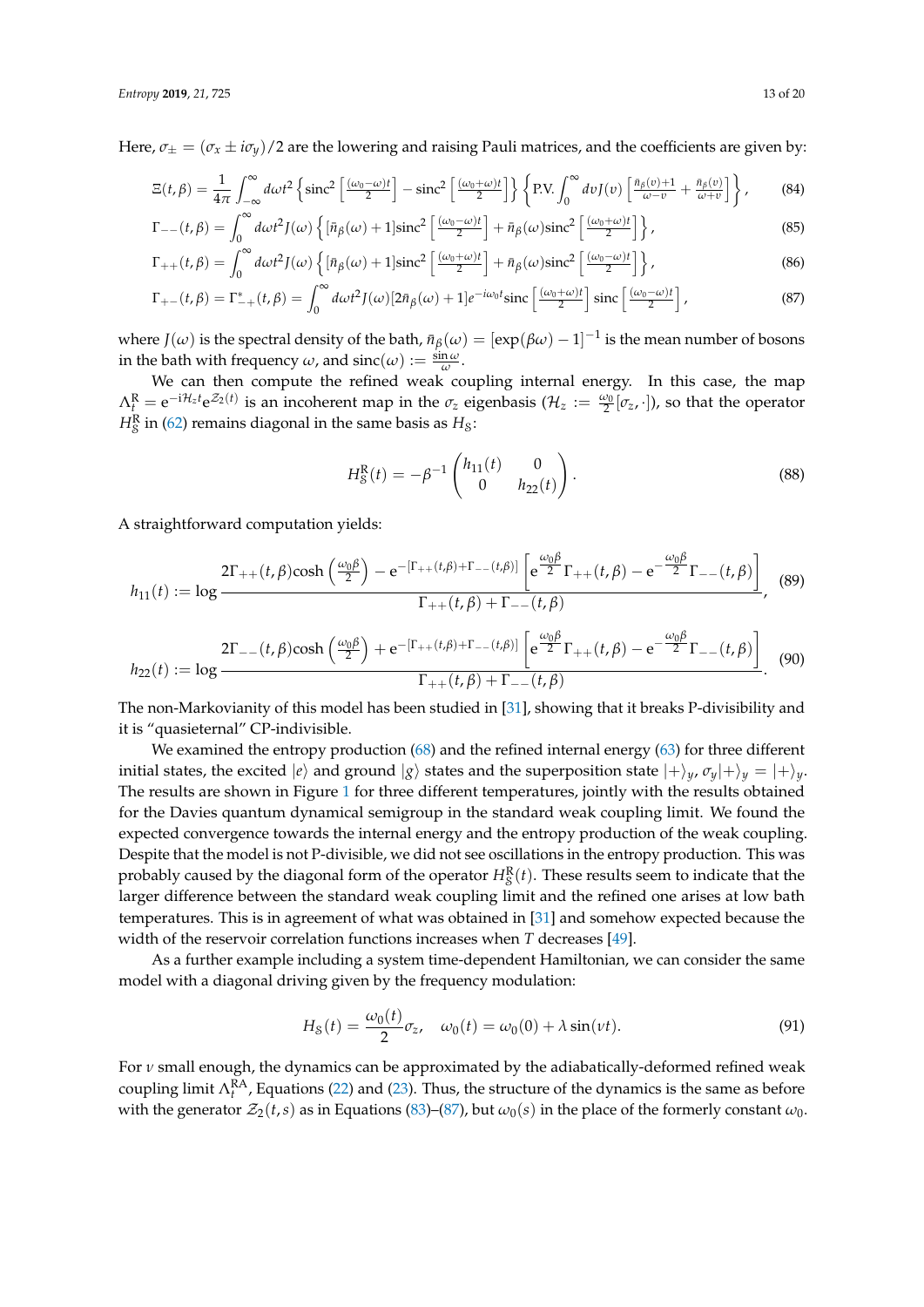<span id="page-13-0"></span>

**Figure 1.** Results for the entropy production (left column) and internal energy (right column) for the spin-boson model under the refined weak coupling limit (solid lines) and the Davies semigroup dynamics of the weak coupling limit (same color, dashed lines). These are calculated under three different system initial conditions  $\rho_S(0) = |e\rangle\langle e|$ ,  $\rho_S(0) = |g\rangle\langle g|$ , and  $\rho_S(0) = |+\rangle_y\langle +|$ , which are depicted in the first, second, and third row, respectively. The bath is assumed to have an Ohmic spectral density  $J(\omega) = \alpha \omega \exp(-\omega/\omega_c)$  with  $\alpha = 0.05$  and  $\omega_c = 5$ , in units of  $\omega_0$ . The different bath temperatures are highlighted by different colors. As expected, convergence for large time is obtained.

Despite involving an intricate time-ordering operation, if the system is initially in a diagonal state in the  $\sigma_z$ -eigenbasis, e.g., the ground state  $|g\rangle\langle g|$ , the calculation of  $\Lambda_t^{\rm RA}(|g\rangle\langle g|)$  can be simplified by a series of algebraic manipulations explained in detail in Appendix [B.](#page-16-0) The same methods can be applied in the computation of the operator  $H_S^{\rm RA}(t)$ , Equation [\(72\)](#page-10-3), which also remains diagonal for all *t*. This was done analytically up to the numerical computation of two (standard) integrals. The results are depicted in Figure [2](#page-14-0) for several temperatures and modulation frequencies.

Since  $\Lambda_t^{\text{RA}}$  approaches [\(5\)](#page-2-2) for large times, convergence to the adiabatically-deformed weak coupling limit was found for the power [\(71\)](#page-10-2). For the internal energy, there was a *ν*-decreasing small mismatch between the internal energy given by both techniques even at large time. As previously mentioned, the full equivalence is found for very small *ν*. The entropy production was positive, and again, its rate of change was also positive. This was something expected after the results for the time-independent case and the fact that the modulation keeps  $H_8(t)$  diagonal in the same basis.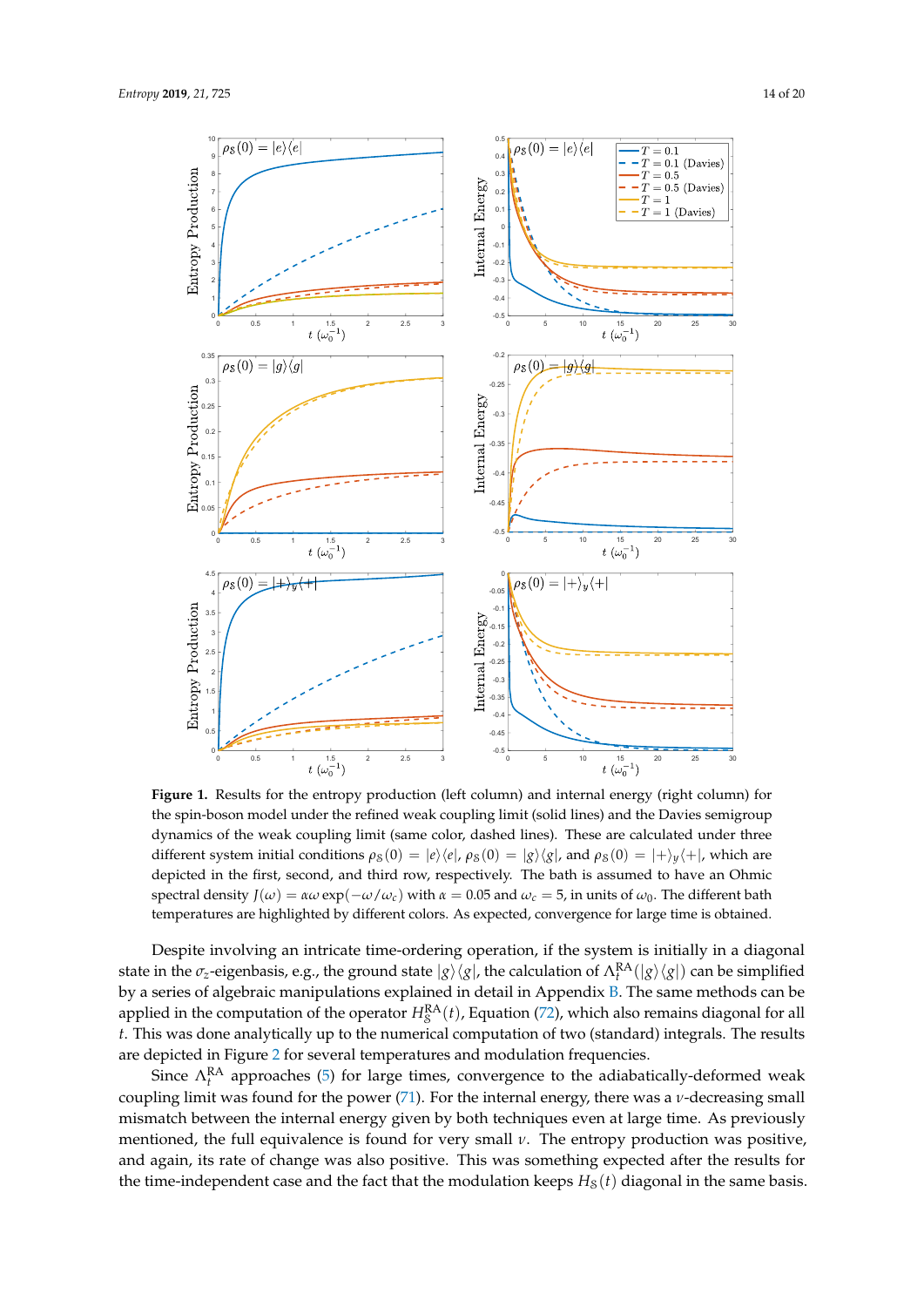Finally, as *ν* approached zero, we obtained consistency with the internal energy for the refined weak coupling with a time-independent system Hamiltonian.

<span id="page-14-0"></span>

**Figure 2.** Results for the spin-boson model with diagonal driving  $H_8(t) = \frac{\omega_0(t)}{2} \sigma_z$  under the adiabatically-deformed refined and Davies weak coupling limit (same color, dashed lines). The entropy production (top left column), power (bottom left column), and internal energy (top right column) are plotted for three different bath temperatures. The internal energy for different values of the modulation frequency at *T* = 1 is also depicted (bottom right column) showing convergence to the refined weak coupling result for constant  $H_S$  ( $\nu = 0$ , blue dotted line). These results are calculated for the system initially prepared in the ground state  $\rho_S(0) = |g\rangle\langle g|$ . As in Figure [2,](#page-14-0) the bath is assumed to have an Ohmic spectral density *J*(*ω*) = *αω* exp(−*ω*/*ω*<sub>*c*</sub>) with *α* = 0.05 and *ω*<sub>*c*</sub> = 5, in units of *ω*<sub>0</sub>.

## **6. Conclusions**

In this contribution, we formulated a thermodynamic framework for the refined weak coupling limit, which represents a non-Markovian approach to the evolution of open quantum systems. We included the case of time-independent system Hamiltonians, as well as slowly-varying time-dependent ones. To this end, we extended the refined weak coupling techniques to deal with slowly-varying time-dependent Hamiltonians and redefined the internal energy because of the non-negligible effect of the system–environment interaction. In the appropriate limiting situation, this refined internal energy approaches the usual internal energy in the weak coupling. Finally, we illustrated the results by analyzing the refined internal energy and the entropy production of a two-level system in contact with a thermal bath. In this example, both operators  $H_S^R(t)$  and  $H_S^{RA}(t)$ were diagonal in the same basis as  $H<sub>S</sub>$ , which was probably a reason why we saw not only positive entropy production, but also a positive entropy production rate for the initial states analyzed.

As future work, several extensions of this approach may be considered. For instance: the cases of periodic time-dependent  $H_S(t)$  under the Floquet formalism [\[15\]](#page-17-12) and systems coupled with several heat baths. Furthermore, since some of the arguments employed in Section [4](#page-8-0) only rely on the fact that  $\Lambda_t^{\rm R}$  and  $\Lambda_t^{\rm RA}$  are CP dynamical maps, one may wonder if the same proposal can be used to formulate a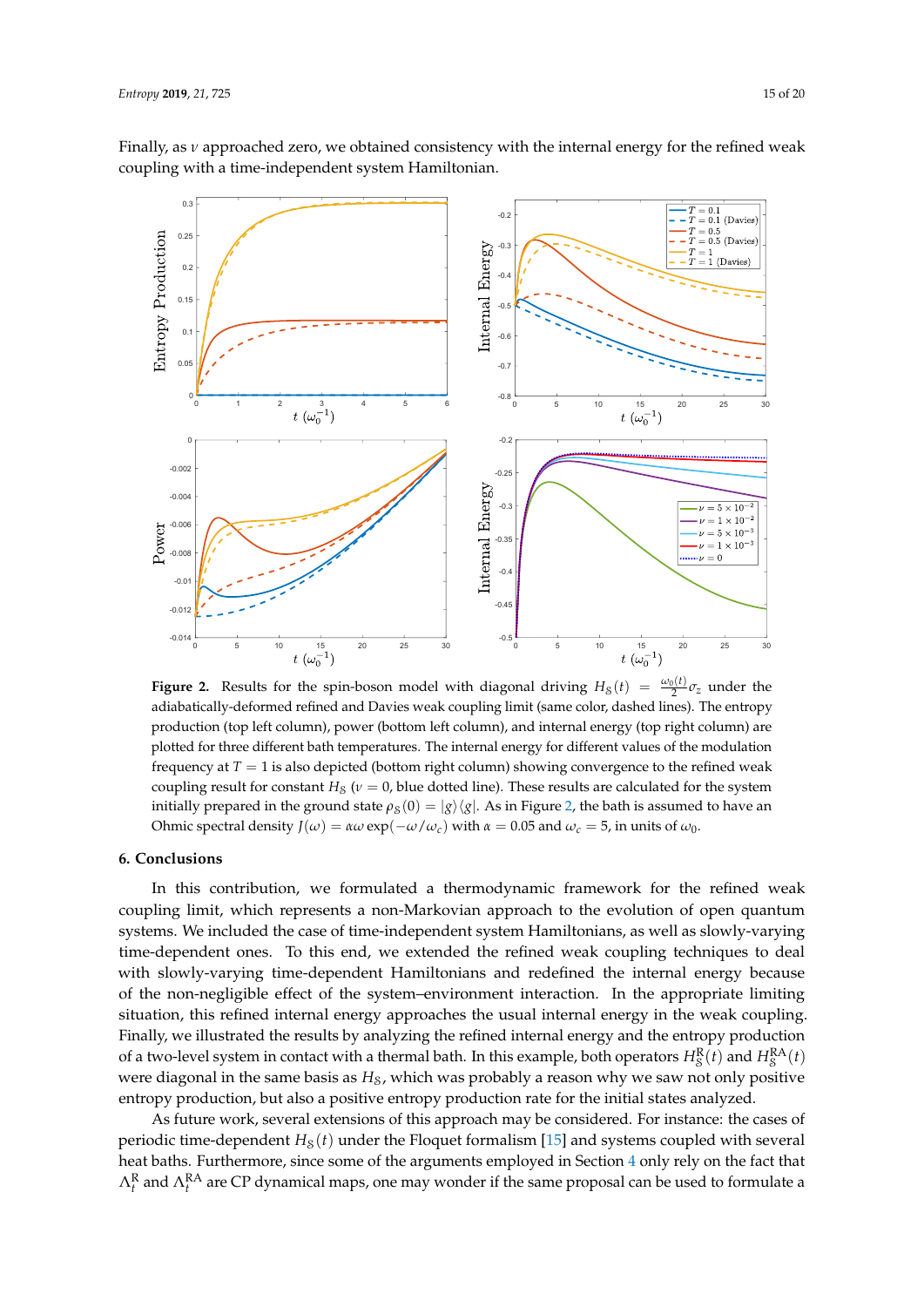thermodynamic framework for any CP dynamical map. This seems an interesting possibility to be analyzed in the near future.

**Funding:** The author is partially supported by the Spanish MINECO Grants FIS2015-67411 and FIS2017-91460-EXP, the CAM research consortium QUITEMAD S2018/TCS-4342, and the U.S. Army Research Office through Grant W911NF-14-1-0103.

**Acknowledgments:** The author is grateful to Aurelia Chenu and Adolfo del Campo for sharing their insight on this subject during his visit to DIPC. He also thanks them for their kind invitation and hospitality.

**Conflicts of Interest:** The author declares no conflict of interest.

### <span id="page-15-0"></span>**Appendix A. Internal Energy in the Weak Coupling Limit**

Consider the projection operators  $\mathcal{P}\rho_{\mathcal{S}\mathcal{E}} = \text{Tr}_{\mathcal{E}}(\rho_{\mathcal{S}}) \otimes \rho_{\mathcal{E}}^{\beta}$  and  $\mathcal{Q} = 1 - \mathcal{P}$ . By applying  $\mathcal Q$  on the von Neumann Equation [\(1\)](#page-1-1):

$$
\frac{d}{dt}\mathcal{Q}\tilde{\rho}_{\mathcal{S}\mathcal{E}}(t) = \mathcal{Q}\tilde{\mathcal{V}}(t)\tilde{\rho}_{\mathcal{S}\mathcal{E}}(t) = \mathcal{Q}\tilde{\mathcal{V}}(t)\mathcal{P}\tilde{\rho}_{\mathcal{S}\mathcal{E}}(t) + \mathcal{Q}\tilde{\mathcal{V}}(t)\mathcal{Q}\tilde{\rho}_{\mathcal{S}\mathcal{E}}(t),
$$
\n(A1)

where we have inserted the identity between  $\tilde{V}(t)$  and  $\tilde{\rho}_{S\mathcal{E}}(t)$ . The formal integration of this equation gives [\[1](#page-17-0)[,3\]](#page-17-1):

$$
\mathcal{Q}\tilde{\rho}_{\mathcal{S}\mathcal{E}}(t) = \mathcal{G}(t,0)\mathcal{Q}\rho_{\mathcal{S}\mathcal{E}}(0) + \int_0^t ds \mathcal{G}(t,s)\mathcal{Q}\tilde{\mathcal{V}}(s)\mathcal{P}\tilde{\rho}_{\mathcal{S}\mathcal{E}}(s),
$$
\n(A2)

with

<span id="page-15-3"></span>
$$
\mathcal{G}(t,s) = \mathcal{T} e^{\int_{s}^{t} dr \mathcal{Q}\tilde{\mathcal{V}}(r)}.
$$
\n(A3)

For  $\rho_{\mathcal{SE}}(0) = \rho_{\mathcal{S}}(0) \otimes \rho_{\mathcal{E}}^{\beta}$ ,  $\mathcal{Q}\rho_{\mathcal{SE}}(0) = 0$ , and the first term of the above equation vanishes:

<span id="page-15-1"></span>
$$
\mathcal{Q}\tilde{\rho}_{\mathcal{S}\mathcal{E}}(t) = \int_0^t ds \mathcal{G}(t, s) \mathcal{Q}\tilde{\mathcal{V}}(s) \mathcal{P}\tilde{\rho}_{\mathcal{S}\mathcal{E}}(s).
$$
 (A4)

On the other hand, in the weak coupling limit:

<span id="page-15-2"></span>
$$
\mathcal{P}\tilde{\rho}_{\mathcal{S}\mathcal{E}}(t) = \tilde{\rho}_{\mathcal{S}}(t) \otimes \rho_{\mathcal{E}}^{\beta} = e^{\alpha^2 \tilde{\mathcal{L}}t} \rho_{\mathcal{S}}(0) \otimes \rho_{\mathcal{E}}^{\beta} = e^{\alpha^2 \tilde{\mathcal{L}}t} \otimes \mathbb{1}[\mathcal{P}\rho_{\mathcal{S}\mathcal{E}}(0)]. \tag{A5}
$$

By introducing the projection operators in the mean value of  $H_S + \alpha V_{\delta E}$  (in the interaction picture), we obtain:

$$
\langle [H_{\mathcal{S}} + \alpha V_{\mathcal{S}\mathcal{E}}](t) \rangle = \text{Tr}\{ [\tilde{H}_{\mathcal{S}}(t) + \alpha \tilde{V}_{\mathcal{S}\mathcal{E}}(t)] \tilde{\rho}_{\mathcal{S}\mathcal{E}}(t) \}
$$
  
= 
$$
\text{Tr}\{ [\tilde{H}_{\mathcal{S}}(t) + \alpha \tilde{V}_{\mathcal{S}\mathcal{E}}(t)] \mathcal{P} \tilde{\rho}_{\mathcal{S}\mathcal{E}}(t) \} + \text{Tr}\{ [\tilde{H}_{\mathcal{S}}(t) + \alpha \tilde{V}_{\mathcal{S}\mathcal{E}}(t)] \mathcal{Q} \tilde{\rho}_{\mathcal{S}\mathcal{E}}(t) \}. \tag{A6}
$$

The last term in this equation is simplified because  $Tr[A\mathcal{Q}\tilde{\rho}_{\delta\mathcal{E}}(t)] = 0$  for any system operator *A* and using [\(A4\)](#page-15-1):

$$
\text{Tr}\{[\alpha \tilde{V}_{\mathcal{S}\mathcal{E}}(t)]\mathcal{Q}\tilde{\rho}_{\mathcal{S}\mathcal{E}}(t)\} = \alpha^2 \int_0^t d\mathbf{s} \text{Tr}[\tilde{V}_{\mathcal{S}\mathcal{E}}(t)\mathcal{G}(t,\mathbf{s})\mathcal{Q}\tilde{\mathcal{V}}(\mathbf{s})\mathcal{P}\tilde{\rho}_{\mathcal{S}\mathcal{E}}(\mathbf{s})] = \alpha^2 \text{Tr}[\mathcal{R}(t,\mathbf{s})\mathcal{P}\tilde{\rho}_{\mathcal{S}\mathcal{E}}(t)], \quad \text{(A7)}
$$

where we have taken the coupling constant  $\alpha$  outside of  $\tilde{V}(s)$ , and after [\(A5\)](#page-15-2),

$$
\mathcal{R}(t,s) := \tilde{V}_{\mathcal{S}\mathcal{E}}(t) \int_0^t ds \mathcal{G}(t,s) \mathcal{Q}\tilde{\mathcal{V}}(s) \left[ e^{\alpha^2 \tilde{\mathcal{L}}(s-t)} \otimes \mathbb{1} \right]. \tag{A8}
$$

Furthermore, since  $\text{Tr}[\tilde{V}_{\mathcal{S}\mathcal{E}}\rho_{\mathcal{S}\mathcal{E}}^{\beta}] = 0$ ,  $\text{Tr}[\tilde{V}_{\mathcal{S}\mathcal{E}}(t)\mathcal{P}\tilde{\rho}_{\mathcal{S}\mathcal{E}}(t)] = 0$ , and Equation [\(A6\)](#page-15-3) yields:

$$
\langle [H_{\mathcal{S}} + \alpha V_{\mathcal{S}\mathcal{E}}](t) \rangle = \text{Tr}\{ [\tilde{H}_{\mathcal{S}}(t) + \alpha^2 R(t,s)] \mathcal{P}\tilde{\rho}_{\mathcal{S}\mathcal{E}}(t) \} = \text{Tr}[\tilde{H}_{\mathcal{S}}(t)\tilde{\rho}_{\mathcal{S}}(t)] + \mathcal{O}(\alpha^2), \tag{A9}
$$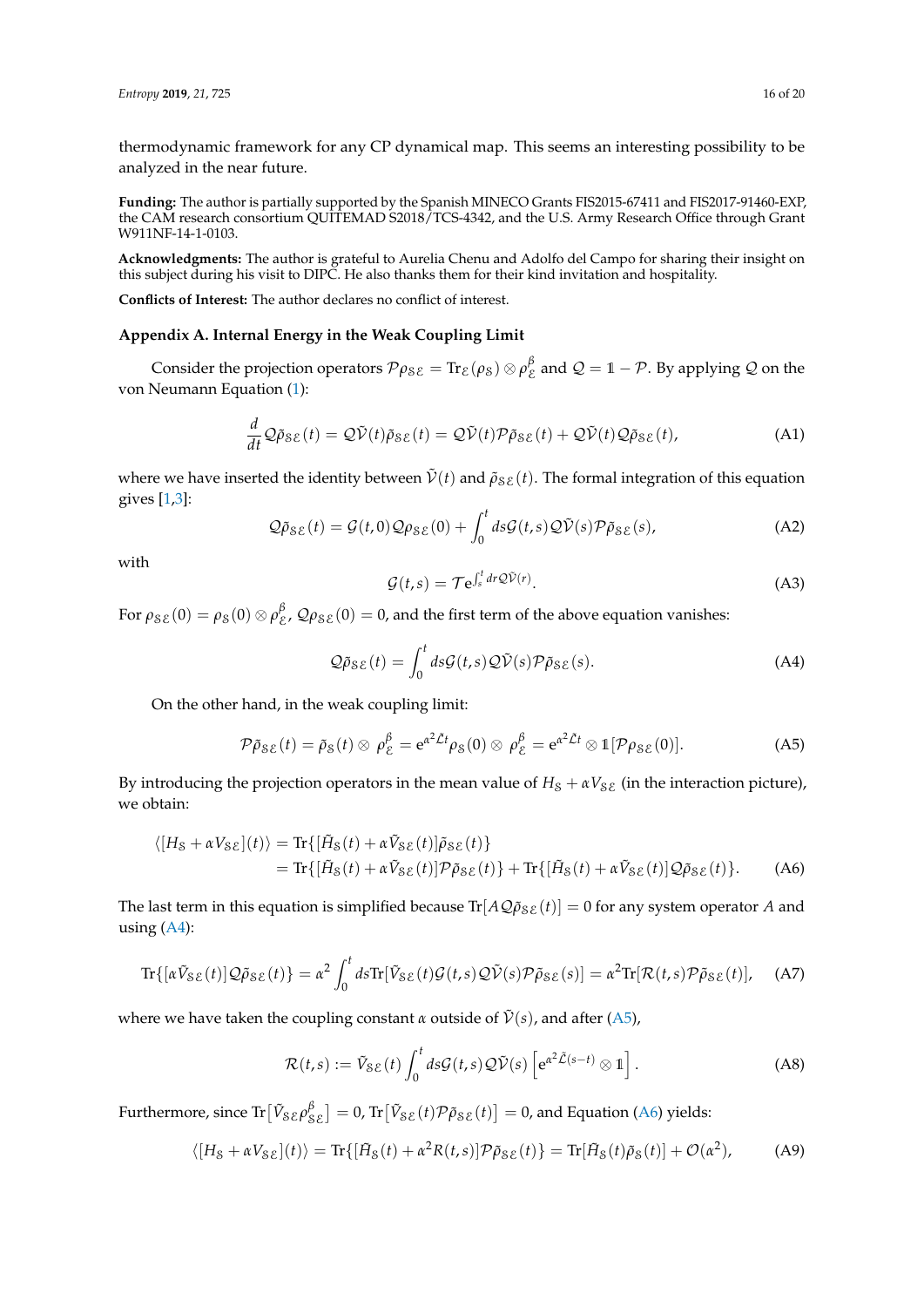hence

$$
\langle H(t) \rangle \simeq \text{Tr}[H_{\mathcal{S}}\rho_{\mathcal{S}}(t)] + \text{Tr}[H_{\mathcal{E}}\rho_{\mathcal{E}}(t)] + \mathcal{O}(\alpha^2). \tag{A10}
$$

# <span id="page-16-0"></span>**Appendix B. Calculation of the Time-Ordered Exponential for the Driven Spin-Boson Model in the Refined Weak Coupling**

For the spin-boson model with diagonal driving  $H_8(t) = \frac{\omega_0(t)}{2} \sigma_z$ , the operator  $\mathcal{Z}_2(t,s)$  has the same algebraic structure as [\(83\)](#page-11-2). It is a linear combination of the operators  $\mathcal{Z}_z := [\sigma_z, \cdot]$ ,  $\mathcal{D}_{+-} :=$  $\sigma_+(\cdot)\sigma_- - \{\sigma_-\sigma_+,\cdot\}/2$ ,  $\mathcal{D}_{-+} := \sigma_-(\cdot)\sigma_+ - \{\sigma_+\sigma_-\cdot\}/2$ ,  $\mathcal{D}_{--} := \sigma_-(\cdot)\sigma_+$ , and  $\mathcal{D}_{++} := \sigma_+(\cdot)\sigma_+$ . As commented in [\[31\]](#page-18-4), these operators close a Lie algebra:

<span id="page-16-1"></span>
$$
[\mathcal{D}_{+-}, \mathcal{D}_{-+}] = \mathcal{D}_{+-} - \mathcal{D}_{-+}, \quad [\mathcal{D}_{++}, \mathcal{D}_{--}] = \Sigma_z/2, [\Sigma_z, \mathcal{D}_{++}] = 4\mathcal{D}_{++}, \quad [\Sigma_z, \mathcal{D}_{--}] = -4\mathcal{D}_{--},
$$
 (A11)

with the zero value for the rest of the cases. Actually, it is clear that this algebra is the direct sum of the subalgebras generated by  $\{D_{+-}, D_{-+}\}\$  and  $\{\mathcal{Z}_z, D_{++}, D_{--}\}\$ , so that the temporally-ordered exponential in [\(22\)](#page-4-1) splits into:

$$
\tilde{\Lambda}_{t}^{\text{RA}} = \mathcal{T} e^{\frac{1}{t} \int_{0}^{t} Z_{2}(t, s) ds}
$$
\n
$$
= \left\{ \mathcal{T} e^{\frac{1}{t} \int_{0}^{t} \{\Gamma_{++}(t, s, \beta) \mathcal{D}_{+-} + \Gamma_{--}(t, s, \beta) \mathcal{D}_{-+} \} ds} \right\} \left\{ \mathcal{T} e^{\frac{1}{t} \int_{0}^{t} [-i\Xi(t, s, \beta) \Sigma_{z} + \Gamma_{+-}(t, s, \beta) \mathcal{D}_{--} + \Gamma_{-+}(t, s, \beta) \mathcal{D}_{++}] ds} \right\}.
$$
\n(A12)

The second one leaves invariant any diagonal operator *D* in the  $\sigma_z$  eigenbasis, so that from [\(23\)](#page-4-2):

$$
\Lambda_t^{RA}(D) = e^{-\frac{1}{2}\int_0^t \omega_0(s)\Sigma_z ds} \tilde{\Lambda}_t^{RA}(D) = \mathcal{T}e^{\frac{1}{t}\int_0^t \{\Gamma_{++}(t,s,\beta)\mathcal{D}_{+-} + \Gamma_{--}(t,s,\beta)\mathcal{D}_{-+}\}ds}(D). \tag{A13}
$$

Therefore, the application of  $\Lambda_t^{RA}$  on diagonal states only requires the calculation of the first time-ordered exponential between curly brackets of [\(A12\)](#page-16-1). It is straightforward to prove that the same is true for the Heisenberg adjoint  $(\Lambda_t^{\text{RA}})^*$  acting on diagonal operators.

In addition, the fact that  $\{D_{+-}, D_{-+}\}$  closes a Lie algebra allows for writing the required temporally-ordered exponential as a product of the exponentials of these operators [\[50\]](#page-19-3),

<span id="page-16-3"></span>
$$
\mathcal{T}e^{\frac{1}{t}\int_0^t \{\Gamma_{++}(t,s,\beta)\mathcal{D}_{+-}+\Gamma_{--}(t,s,\beta)\mathcal{D}_{-+}\}ds} = e^{C_{++}(t)\mathcal{D}_{+-}}e^{C_{--}(t)\mathcal{D}_{-+}}.
$$
 (A14)

In order to compute the numbers  $C_i(t)$ , we introduce a new one  $C_i(t,r)$  for the decomposition:

<span id="page-16-2"></span>
$$
\mathcal{T}e^{\frac{1}{r}\int_0^t\left\{\Gamma_{++}(r,s,\beta)\mathcal{D}_{+-}+\Gamma_{--}(r,s,\beta)\mathcal{D}_{-+}\right]ds}=e^{C_{++}(t,r)\mathcal{D}_{+-}}e^{C_{--}(t,r)\mathcal{D}_{-+}},\tag{A15}
$$

such that  $C_i(t, t) = C_i(t)$ . Differentiating with respect to *t* and multiplying by the inverse [\(A15\)](#page-16-2) at both sides yield:

$$
\frac{\Gamma_{++}(r,s,\beta)}{r}\mathcal{D}_{+-}+\frac{\Gamma_{--}(r,s,\beta)}{r}\mathcal{D}_{-+}=\dot{C}_{++}(t,r)\mathcal{D}_{+-}+\dot{C}_{--}(t,r)\left[e^{C_{++}(t,r)\mathcal{D}_{+-}}\right]\mathcal{D}_{-+}\left[e^{-C_{++}(t,r)\mathcal{D}_{+-}}\right].
$$
 (A16)

The computation of the exponential products on the right-hand side and a comparison between the coefficients of  $D_{+}$  and  $D_{-+}$  on both sides lead to a pair of first order non-linear differential equations,

$$
\begin{cases} \frac{\Gamma_{++}(r,s,\beta)}{r} = \dot{C}_{++}(t,r) + \left[1 - e^{-C_{++}(t,r)}\right] \dot{C}_{--}(t,r),\\ \frac{\Gamma_{--}(r,s,\beta)}{r} = e^{-C_{++}(t,r)} \dot{C}_{--}(t,r). \end{cases} (A17)
$$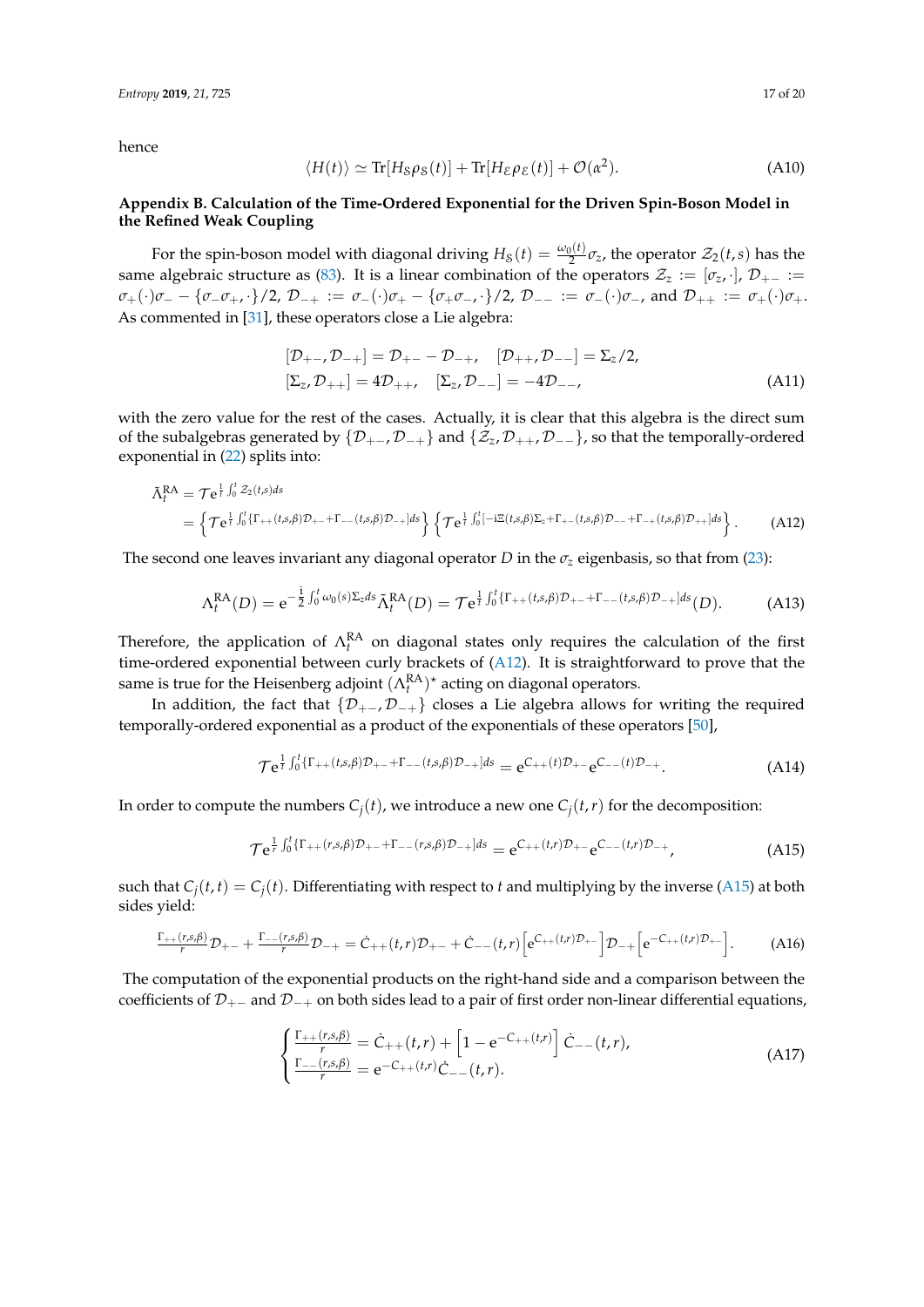These equations are easy to solve. Under the initial conditions  $C_i(0,r) = 0$ , we obtain the solution:

$$
C_{--}(t,r) = \log \left\{ 1 + \frac{1}{r} \int_0^t \Gamma_{--}(r,s,\beta) e^{\frac{1}{r} \int_0^s [\Gamma_{++}(r,u,\beta) + \Gamma_{--}(r,u,\beta)] du} ds \right\},
$$
 (A18)

$$
C_{++}(t,r) = \frac{1}{r} \int_0^t \left[ \Gamma_{++}(r,s,\beta) + \Gamma_{--}(r,s,\beta) \right] ds - C_{--}(t,r). \tag{A19}
$$

Finally, the coefficients  $C_i(t)$  are:

$$
C_{--}(t) = \log \left\{ 1 + \frac{1}{t} \int_0^t \Gamma_{--}(t,s,\beta) e^{\frac{1}{t} \int_0^s [\Gamma_{++}(t,u,\beta) + \Gamma_{--}(t,u,\beta)] du} ds \right\},
$$
(A20)

$$
C_{++}(t) = \frac{1}{t} \int_0^t \left[ \Gamma_{++}(t, s, \beta) + \Gamma_{--}(t, s, \beta) \right] ds - C_{--}(t), \tag{A21}
$$

which allows us to compute the time-ordered exponential at [\(A14\)](#page-16-3) by composing ordinary matrix exponentials.

# **References**

- <span id="page-17-0"></span>1. Breuer, H.-P.; Petruccione, F. *The Theory of Open Quantum Systems*; Oxford University Press: Oxford, UK, 2002.
- 2. Gardiner, C.W.; Zoller, P. *Quantum Noise*; Springer: Berlin, Germany, 2004.
- <span id="page-17-1"></span>3. Rivas, A.; Huelga, S.F. *Open Quantum Systems. An Introduction*; Springer: Heidelberg, Germany, 2012.
- <span id="page-17-2"></span>4. Gemmer, J.; Michel, M.; Mahler, G. *Quantum Thermodynamics: Emergence of Thermodynamic Behavior within Composite Quantum Systems*; Springer: Berlin, Germany, 2004.
- <span id="page-17-8"></span>5. Kosloff, R. Quantum Thermodynamics: A Dynamical Viewpoint. *Entropy* **2013**, *15*, 2100–2128. [\[CrossRef\]](http://dx.doi.org/10.3390/e15062100)
- <span id="page-17-3"></span>6. Binder, F.; Correa, L.A.; Gogolin, C.; Anders, J.; Adesso, G. (Eds.) *Thermodynamics in the Quantum Regime*; Springer: Cham, Switzerland, 2018.
- <span id="page-17-4"></span>7. Davies, E.B. Markovian Master Equations. *Commun. Math. Phys.* **1974**, *39*, 91–110. [\[CrossRef\]](http://dx.doi.org/10.1007/BF01608389)
- <span id="page-17-5"></span>8. Gorini, V.; Kossakowski, A.; Sudarshan, E.C.G. Completely positive dynamical semigroups of N-level systems. *J. Math. Phys.* **1976**, *17*, 821–825. [\[CrossRef\]](http://dx.doi.org/10.1063/1.522979)
- 9. Lindblad, G. On the generators of quantum dynamical semigroups. *Commun. Math. Phys.* **1976**, *48*, 119–130. [\[CrossRef\]](http://dx.doi.org/10.1007/BF01608499)
- <span id="page-17-6"></span>10. Chruściński, D.; Pascazio, S. A Brief History of the GKLS Equation. *Open Syst. Inf. Dyn.* **2017**, 24, 1740001. [\[CrossRef\]](http://dx.doi.org/10.1142/S1230161217400017)
- <span id="page-17-7"></span>11. Alicki, R.; Lendi, K. *Quantum Dynamical Semigroups and Applications*; Springer: Berlin, Germany, 1987.
- <span id="page-17-9"></span>12. Spohn, H. Entropy production for quantum dynamical semigroups. *J. Math. Phys.* **1978**, *19*, 1227–1230. [\[CrossRef\]](http://dx.doi.org/10.1063/1.523789)
- <span id="page-17-10"></span>13. Spohn, H.; Lebowitz, J. Irreversible thermodynamics for quantum systems weakly coupled to thermal reservoirs. *Adv. Chem. Phys.* **1979**, *38*, 109–142.
- <span id="page-17-11"></span>14. Alicki, R. Quantum open systems as a model of a heat engine. *J. Phys A Math. Gen.* **1979**, *12*, L103–L107. [\[CrossRef\]](http://dx.doi.org/10.1088/0305-4470/12/5/007)
- <span id="page-17-12"></span>15. Alicki, R.; Gelbwaser-Klimovsky, D.; Kurizki, G. Periodically driven quantum open systems: Tutorial. *arXiv* **2012**, arXiv:1205.4552.
- <span id="page-17-13"></span>16. Esposito, M.; Lindberg, K.; van den Broek, C.; Entropy production as correlation between system and reservoir. *New J. Phys.* **2010**, *12*, 013013. [\[CrossRef\]](http://dx.doi.org/10.1088/1367-2630/12/1/013013)
- 17. Binder, F.C.; Vinjanampathy, S.; Modi, K.; Goold, J. Quantum thermodynamics of general quantum processes. *Phys. Rev. E* **2015**, *91*, 032119. [\[CrossRef\]](http://dx.doi.org/10.1103/PhysRevE.91.032119) [\[PubMed\]](http://www.ncbi.nlm.nih.gov/pubmed/25871066)
- <span id="page-17-14"></span>18. Kato, A.; Tanimura, Y. Quantum heat current under non-perturbative and non-Markovian conditions: Applications to heat machines. *J. Chem. Phys.* **2016**, *145*, 224105. [\[CrossRef\]](http://dx.doi.org/10.1063/1.4971370) [\[PubMed\]](http://www.ncbi.nlm.nih.gov/pubmed/27984915)
- 19. Alipour, S.; Benatti, F.; Bakhshinezhad, F.; Afsary, M.; Marcantoni, S.; Rezakhani, A.T. Correlations in quantum thermodynamics. *Sci. Rep.* **2016**, *6*, 35568. [\[CrossRef\]](http://dx.doi.org/10.1038/srep35568) [\[PubMed\]](http://www.ncbi.nlm.nih.gov/pubmed/27767124)
- <span id="page-17-15"></span>20. Marcantoni, S.; Alipour, S.; Benatti, F.; Floreanini, R.; Rezakhani, A.T. Entropy production and non-Markovian dynamical maps. *Sci. Rep.* **2017**, *7*, 12447. [\[CrossRef\]](http://dx.doi.org/10.1038/s41598-017-12595-x) [\[PubMed\]](http://www.ncbi.nlm.nih.gov/pubmed/28963551)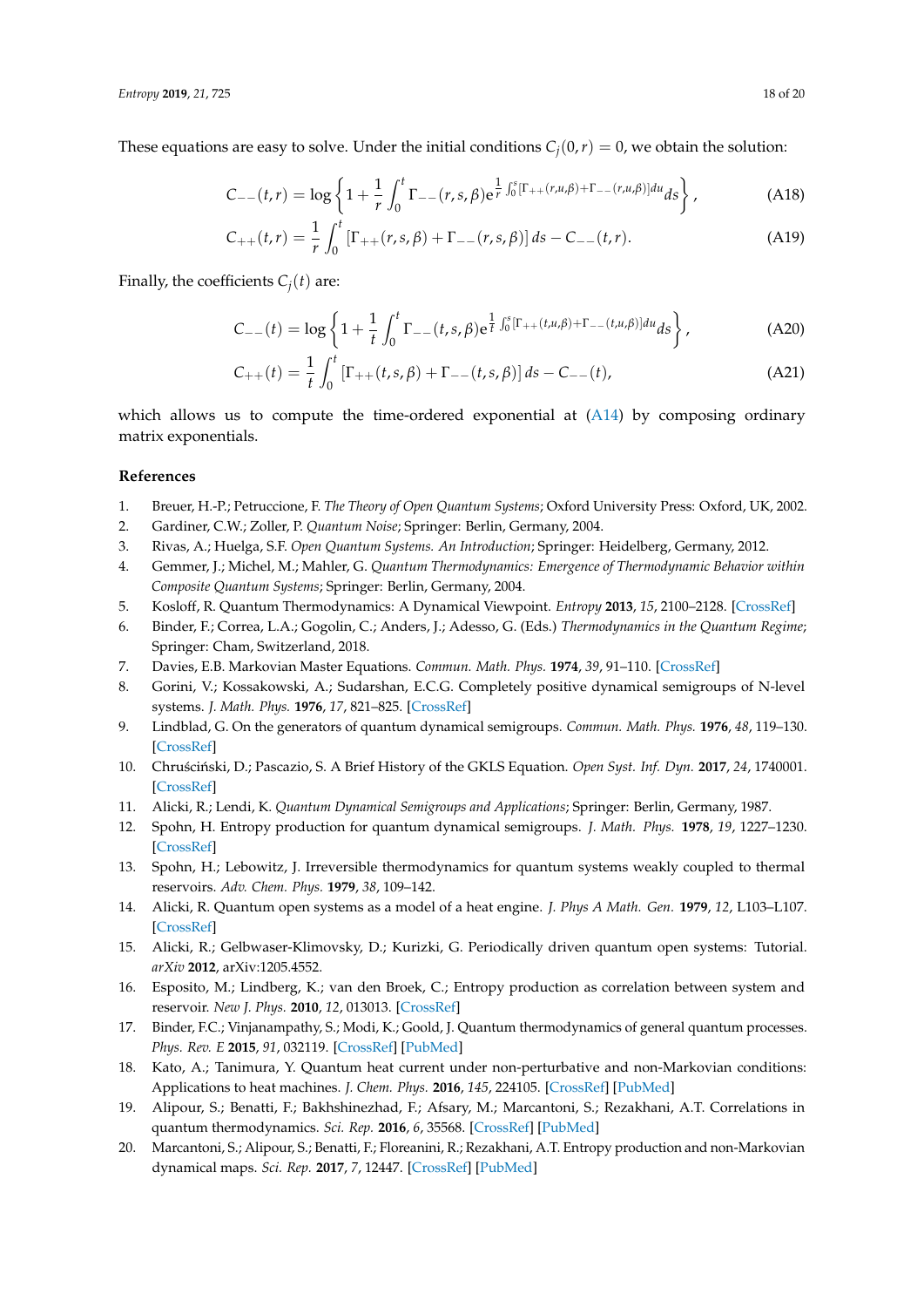- <span id="page-18-19"></span>21. Strasberg, P.; Schaller, G.; Brandes, T.; Esposito, M. Quantum and Information Thermodynamics: A Unifying Framework Based on Repeated Interactions. *Phys. Rev. X* **2017**, *7*, 021003.[\[CrossRef\]](http://dx.doi.org/10.1103/PhysRevX.7.021003)
- <span id="page-18-21"></span>22. Bhattacharya, S.; Misra, A.; Mukhopadhyay, C.; Pati, A.K. Exact master equation for a spin interacting with a spin bath: Non-Markovianity and negative entropy production rate. *Phys. Rev. A* **2017**, *95*, 012122. [\[CrossRef\]](http://dx.doi.org/10.1103/PhysRevA.95.012122)
- 23. Thomas, G.; Siddharth, H.; Banerjee, S.; Ghosh, S. Thermodynamics of non-Markovian reservoirs and heat engines. *Phys. Rev. E* **2018**, *97*, 062108. [\[CrossRef\]](http://dx.doi.org/10.1103/PhysRevE.97.062108) [\[PubMed\]](http://www.ncbi.nlm.nih.gov/pubmed/30011487)
- <span id="page-18-0"></span>24. Strasberg, P.; Esposito, M. Non-Markovianity and negative entropy production rates. *Phys. Rev. E* **2019**, *99*, 012120. [\[CrossRef\]](http://dx.doi.org/10.1103/PhysRevE.99.012120)
- <span id="page-18-1"></span>25. Gelin, M.F.; Thoss, M. Thermodynamics of a subensemble of a canonical ensemble. *Phys. Rev. E* **2009**, *79*, 051121. [\[CrossRef\]](http://dx.doi.org/10.1103/PhysRevE.79.051121)
- <span id="page-18-20"></span>26. Seifert, U. First and second law of thermodynamics at strong coupling. *Phys. Rev. Lett.* **2016**, *116*, 020601. [\[CrossRef\]](http://dx.doi.org/10.1103/PhysRevLett.116.020601)
- <span id="page-18-2"></span>27. Hsiang, J.-T.; Hu, B.-L. Quantum Thermodynamics at Strong Coupling: Operator Thermodynamic Functions and Relations. *Entropy* **2018**, *20*, 423. [\[CrossRef\]](http://dx.doi.org/10.3390/e20060423)
- <span id="page-18-3"></span>28. Alicki, R. Master equations for a damped nonlinear oscillator and the validity of the Markovian approximation. *Phys. Rev. A* **1989**, *40*, 4077. [\[CrossRef\]](http://dx.doi.org/10.1103/PhysRevA.40.4077)
- <span id="page-18-10"></span>29. Schaller, G.; Brandes, T. Preservation of positivity by dynamical coarse graining. *Phys. Rev. A* **2008**, *78*, 022106. [\[CrossRef\]](http://dx.doi.org/10.1103/PhysRevA.78.022106)
- 30. Benatti, F.; Floreanini, R.; Marzolino, U. Environment induced entanglement in a refined weak-coupling limit. *EPL* **2009**, *88*, 20011. [\[CrossRef\]](http://dx.doi.org/10.1209/0295-5075/88/20011)
- <span id="page-18-4"></span>31. Rivas, A. Refined weak-coupling limit: Coherence, entanglement, and non-Markovianity. *Phys. Rev. A* **2017**, *95*, 042104. [\[CrossRef\]](http://dx.doi.org/10.1103/PhysRevA.95.042104)
- <span id="page-18-5"></span>32. Merkli, M.; Könenberg, M. Completely positive dynamical semigroups and quantum resonance theory. *Lett. Math. Phys.* **2017**, *107*, 1215–1233
- <span id="page-18-6"></span>33. Davies, E.B.; Spohn, H. Open quantum systems with time-dependent Hamiltonians and their linear response. *J. Stat. Phys.* **1978**, *19*, 511–523, [\[CrossRef\]](http://dx.doi.org/10.1007/BF01011696)
- <span id="page-18-7"></span>34. Benatti, F.; Floreanini, R.; Piani, M. Nonpositive evolutions in open system dynamics. *Phys. Rev. A* **2003**, *67*, 042110. [\[CrossRef\]](http://dx.doi.org/10.1103/PhysRevA.67.042110)
- 35. Benatti, F.; Floreanini, R.; Breteaux, S. Slipped nonpositive reduced dynamics and entanglement. *Laser Phys.* **2006**, *16*, 1395. [\[CrossRef\]](http://dx.doi.org/10.1134/S1054660X06100021)
- <span id="page-18-8"></span>36. Anderloni, S.; Benatti, F.; Floreanini, R. Redfield reduced dynamics and entanglement. *J. Phys. A Math. Theor.* **2007**, *40*, 1625. [\[CrossRef\]](http://dx.doi.org/10.1088/1751-8113/40/7/013)
- <span id="page-18-9"></span>37. Schaller, G.; Zedler, P.; Brandes, T. Systematic perturbation theory for dynamical coarse-graining. *Phys. Rev. A* **2009**, *79*, 032110. [\[CrossRef\]](http://dx.doi.org/10.1103/PhysRevA.79.032110)
- <span id="page-18-11"></span>38. Snider, R.F. Perturbation Variation Methods for a Quantum Boltzmann Equation. *J. Math. Phys.* **1964**, *5*, 1580–1587. [\[CrossRef\]](http://dx.doi.org/10.1063/1.1931191)
- <span id="page-18-12"></span>39. Wilcox, R.M. Exponential Operators and Parameter Differentiation in Quantum Physics. *J. Math. Phys.* **1967**, *8*, 962–982. [\[CrossRef\]](http://dx.doi.org/10.1063/1.1705306)
- <span id="page-18-13"></span>40. Rivas, A.; Huelga, S.F.; Plenio, M.B. Quantum non-Markovianity: Characterization, quantification and detection. *Rep. Prog. Phys.* **2014**, *77*, 094001. [\[CrossRef\]](http://dx.doi.org/10.1088/0034-4885/77/9/094001) [\[PubMed\]](http://www.ncbi.nlm.nih.gov/pubmed/25147025)
- 41. Breuer, H.-P.; Laine, E.-M.; Piilo, J.; Vacchini, B. Colloquium: Non-Markovian dynamics in open quantum systems. *Rev. Mod. Phys.* **2016**, *88*, 021002. [\[CrossRef\]](http://dx.doi.org/10.1103/RevModPhys.88.021002)
- <span id="page-18-14"></span>42. De Vega, I.; Alonso, D. Dynamics of non-Markovian open quantum systems. *Rev. Mod. Phys.* **2017**, *89*, 015001. [\[CrossRef\]](http://dx.doi.org/10.1103/RevModPhys.89.015001)
- <span id="page-18-15"></span>43. Spohn, H. An algebraic condition for the approach to equilibrium of an open N-level system. *Lett. Math. Phys.* **1977**, *2*, 33–38. [\[CrossRef\]](http://dx.doi.org/10.1007/BF00420668)
- <span id="page-18-16"></span>44. Wolf, M. Quantum Channels & Operations: Guided Tour. 2012. Available online: [https://www-m5.ma.tum.](https://www-m5.ma.tum.de/foswiki/pub/M5/Allgemeines/MichaelWolf/QChannelLecture.pdf) [de/foswiki/pub/M5/Allgemeines/MichaelWolf/QChannelLecture.pdf](https://www-m5.ma.tum.de/foswiki/pub/M5/Allgemeines/MichaelWolf/QChannelLecture.pdf) (accessed on 25 July 2019).
- <span id="page-18-17"></span>45. Lindblad, G. Completely positive maps and entropy inequalities. *Commun. Math. Phys.* **1975**, *40*, 147–151. [\[CrossRef\]](http://dx.doi.org/10.1007/BF01609396)
- <span id="page-18-18"></span>46. Uhlmann, A. Relative entropy and the Wigner-Yanase-Dyson-Lieb concavity in an interpolation theory. *Commun. Math. Phys.* **1977**, *54*, 21–32. [\[CrossRef\]](http://dx.doi.org/10.1007/BF01609834)